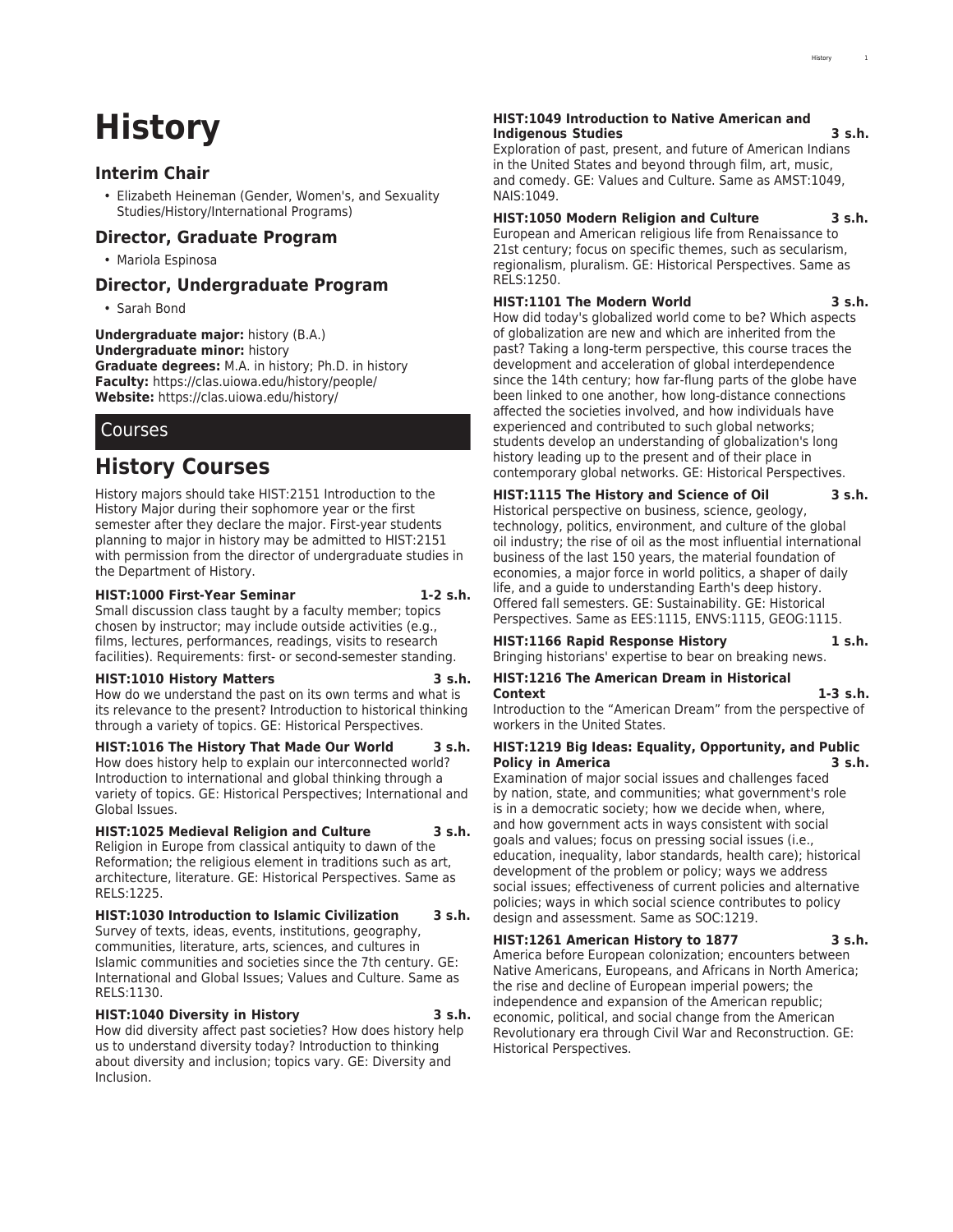#### **HIST:1262 American History 1877-Present 3 s.h.**

America since Civil War and Reconstruction; politics, society, and culture from the post-Civil War decades through the Progressive Era, the Great Depression, and two world wars; the "Cold War" with Soviet communism abroad and at home, social protest movements and their influence on electoral politics, and the evolving economic and political role of U.S. in the world. GE: Historical Perspectives.

**HIST:1290 Native American Foods and Foodways 3 s.h.** Native Americans as original farmers of 46 percent of the world's table vegetables; examination of food as a cultural artifact (e.g., chocolate, tobacco); food as a primary way in which human beings express their identities; environmental, material, and linguistic differences that shape unique food cultures among Native peoples across the Western Hemisphere; close analysis of Indigenous foods, rituals, and gender roles associated with them; how colonization transformed Native American, European, and African American cultures. GE: Diversity and Inclusion. Same as AMST:1290, GHS:1290, NAIS:1290.

**HIST:1401 The West and the World: Ancient 3 s.h.** Many consider Greece and Rome important influences for the modern West, but who influenced the Greeks and Romans? Students look to the ancient Near East, home to civilizations such as Egypt and the Babylonians, and investigate the formation of larger communities, study how peoples of the ancient Mediterranean viewed their world, follow the paths of Greeks and Romans, and end with Christianization of the Roman Empire, to not only understand the history of the period, but also learn how to think, read, and write critically. GE: Historical Perspectives.

**HIST:1402 The West and the World: Medieval 3 s.h.** How have events of European history shaped modern institutions, politics, and culture worldwide, and how have other regions of the world shaped Europe? Students explore this question by tracing European history in a global context from the late Roman Empire to the 18th century to not only understand this history, but also learn how to read, write, and think critically about it. GE: Historical Perspectives.

**HIST:1403 The West and the World: Modern 3 s.h.** Why are debates about Western Civilization so heated? What is the relationship between the West and other world regions? Exploration of the idea of "the West" as it evolved from interactions between modern Europe, its colonies, and other regions; overview of topics including politics, slavery, global economy, colonialism, migration, and cultural norms over the last 300 years. GE: Historical Perspectives; International and Global Issues.

#### **HIST:1601 Civilizations of Asia: China from Origins to the 17th Century 3 s.h.**

Introductory survey of Chinese history and civilization from its origins to 1800; exploration of traditions in politics, social organization, thought, religion, and culture. GE: Historical Perspectives; International and Global Issues. Same as ASIA:1601.

#### **HIST:1602 Civilizations of Asia: China from the 17th Century to the Present 3 s.h.**

Introductory survey of Chinese history from the 17th century to present; exploration of political, social, economics, and culture. GE: Historical Perspectives; International and Global Issues. Same as ASIA:1602.

**HIST:1604 Civilizations of Asia: Japan 3-4 s.h.**

GE: Historical Perspectives; International and Global Issues. Same as ASIA:1604.

**HIST:1606 Civilizations of Asia: South Asia 3-4 s.h.** Civilization of a vast region that includes India, Pakistan, Bangladesh, Nepal, and Sri Lanka. GE: Historical Perspectives; International and Global Issues. Same as ASIA:1606, RELS:1606.

**HIST:1607 Civilizations of Asia: Korea 3-4 s.h.** Introduction to Korean history and culture; how meanings of "Korea" and "Koreans" changed from ancient times to present; relevant issues of politics, society, and culture; events that shaped ancient Korean states—Koryo state (918-1392), the Choson dynasty (1392-1910), Japanese colonization (1910-1945), and the two Koreas (1945-present); how present perspectives on Korea have influenced understandings of its past. GE: Historical Perspectives; International and Global Issues. Same as ASIA:1607.

#### **HIST:1609 India Now! Surveying the World's Largest Democracy 3-4 s.h.**

Introduction to India and its place in global economics, politics, religion, science, and culture since independence in 1947; India's contributions and adaptations to contemporary world, gender roles, changing sexual standards, and new ways India enters American lives—from globalized Bollywood films and music to new foods, fashions, and lifestyles; students examine the quiet revolution of affirmative action that has brought self-respect to millions, and market liberalization that has heightened economic inequality; consideration of ongoing challenges to world's largest democracy and contemporary efforts, both peaceful and violent, to address them. GE: Values and Culture. Same as ASIA:1609.

**HIST:1610 Living Religions of the East 3 s.h.** Religious beliefs, practices in India, China, Japan. GE: Values and Culture. Same as ASIA:1040, RELS:1404.

#### **HIST:1612 Introduction to Buddhism 3 s.h.**

Development of Buddhism in India, its spread across Asia, and arrival in the West; exploration of diverse Buddhist philosophies, practices, and cultures; readings from India, Tibet, China, Japan, Korea, and Southeast Asia. GE: Values and Culture. Same as ASIA:1060, RELS:1506.

#### **HIST:1708 Civilizations of Africa 3 s.h.**

Introduction to the study of Africa; brief survey of African history; aspects of modern African life, including political and social issues, economic and health problems (including HIV/ AIDS); classroom discussion of selected African films and assigned African novels. GE: Values and Culture.

#### **HIST:2120 World History: Stone Age to Feudal Age 3 s.h.**

World history from human origins, through classical antiquity, to the 16th century; political, economic, and environmental forces contributing to social transformations. Same as IS:2120.

#### **HIST:2122 World History: Feudal Age to Nuclear Age 3 s.h.**

World history from the late 1400s to 1945; colonialism, imperialism, capitalism, and industrialization as forces of global social and cultural transformation. Same as IS:2122.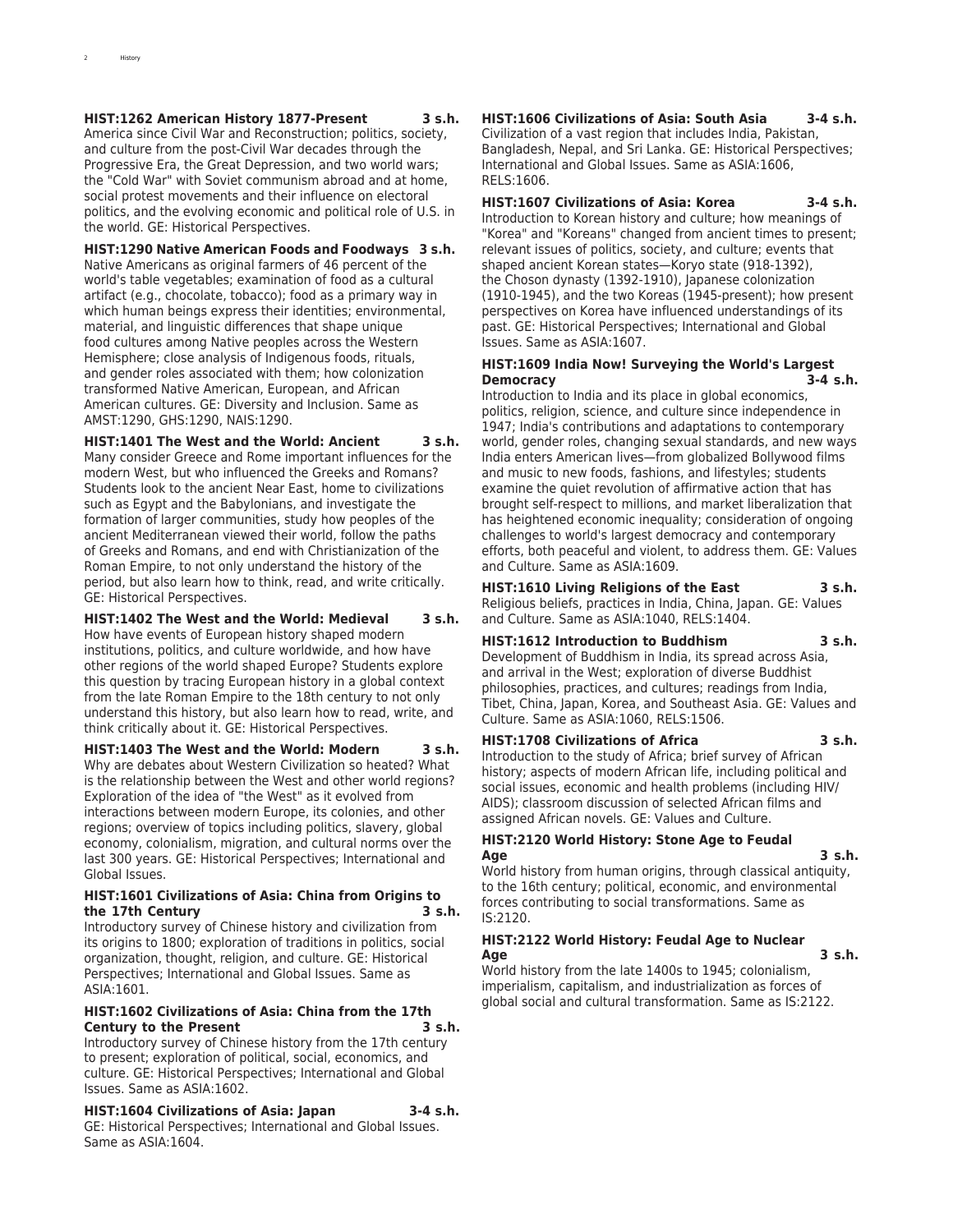#### **HIST:2148 The Invention of Writing: From Cuneiform to Computers 3 s.h.**

Invention of writing as one of the most momentous events in the history of human civilizations; how the use of written sign systems, notations, maps, graphs, encryptions, and most recently, computer programs have consequences that reach deeply into all aspects of people's lives; how writing fascinates and delights, fosters reflexive thinking and facilitates development of complex societies, and gives rise to institutions of social power and control; students explore the invention of writing and its consequences in broad international and interdisciplinary context. Taught in English. Same as ANTH:2248, ASIA:2248, CL:2248, CLSA:2048, COMM:2248, GRMN:2248, IS:2248, LING:2248, TRNS:2248, WLLC:2248.

#### **HIST:2150 Jews, Judaism, and Social Justice 3 s.h.** Jewish frameworks for grappling with justice and ethics from ancient world to present day; emphasis on internal diversity of Jewish experience as well as interactions with dominant and other minority cultures. Same as GWSS:2050, RELS:2250,

SJUS:2050. **HIST:2151 Introduction to the History Major 3 s.h.**

Topics vary; development of skills needed to succeed as a history major and post-graduation; exploration of diverse sources historians use (textual, visual, oral history, digital, material culture); examination of primary sources created by the people studied; analysis of how historians comb evidence to offer varying interpretations of controversies; how to frame historical questions, find and interpret relevant sources, integrate them into clear arguments; the ways history is used in public life (public service, education, policy making, political debate, information management, culture industry); students complete at least one graded paper to be included in history portfolio (HIST:3193). Requirements: history major.

#### **HIST:2190 Global Print Cultures 3 s.h.**

Introduction to history of the book and book arts in diverse global contexts; histories of visual and verbal media, crosscultural exchange, and the book's impact across time and space; hands-on work with historical books and book arts including papermaking, woodblock and letterpress printing, and binding. Same as ENGL:2901, UICB:2190.

#### **HIST:2195 Digital History Workshop 3-4 s.h.**

Introduction to use of new media in historical research and writing; web-based publishing and blogging; photo, text, and video editing; digital mapping; curation of digital resources; projects may include short documentary videos, web development, mapping projects, or collaborative curation (identifying, digitizing, annotating artifacts or documents from University collections) in collaboration with University of Iowa Libraries Digital Research & Publishing.

**HIST:2230 Fame and Celebrity in U.S. History 3 s.h.** Cultural history of the meanings and implications of fame and celebrity in America; conception of fame in the 18th century as something earned through great deeds and conferred by future generations; rise of a culture of celebrity in 19th- and 20th-century America; focus on theater, sports, movie, and musical stars; use of celebrities to sell products; implications for presidential campaigns; instant and ephemeral celebrity generated by television and the internet. Same as AMST:2230.

#### **HIST:2250 The History of Social Justice Movements 3 s.h.**

History of contemporary social movements in the U.S. and how these movements have directly affected policies related to environment, food, reproductive justice, civil rights, immigration, labor, race, and gender; students read, explore, discuss, and write about the history of contemporary social movements in the U.S. that had lasting effects on policies related to environment, agriculture, health, reproductive justice, civil rights, labor, race, gender, and immigration; exploration of multiple modes of representation and resistance including protests, boycotts, strikes, music, art, writing, riots, civil disobedience, theater, poetry, dance, and poetry. Same as GWSS:2250, SJUS:2250.

#### **HIST:2266 Civil War and Emancipation 3 s.h.**

160 years later, what can we learn about American history from studying a war that both killed and liberated an unprecedented number of people? Why did it take a war to end slavery? How did emancipation occur and how did enslaved people accelerate the destruction of U.S. slavery during the war? Same as AFAM:2266.

#### **HIST:2267 African American History to 1877: From Slave Cabin to Senate Floor 3 s.h.**

Experiences of African and African American people in the American colonies and the states of the new nation; history of Africans and African Americans as early settlers, enslaved and free, in places such as Detroit, Chicago, New York, and New Orleans; interactions with Indigenous people; role in the war for American independence; long history of resistance to slavery and racial discrimination; exploration of the rich history of community building, creation of significant Black social and cultural institutions, and formation of Black political thought and political activism. GE: Diversity and Inclusion. Same as AFAM:2267.

#### **HIST:2268 African American History Since the Civil War 3 s.h.**

Exploration of racial oppression of African Americans and multiracial struggles against that oppression since the Civil War era; students examine the history of racism at individualized and systematic levels; historical efforts made by individuals and collective movements in service of the long Black freedom struggle; and the ways these twinned histories have shaped modern America. GE: Diversity and Inclusion. Same as AFAM:2268.

### **HIST:2280 Introduction to Latina/o/x Studies 3 s.h.**

Introduction to field of Latina/o/x studies through interdisciplinary readings from literature, history, sociology, political science, urban studies, and anthropology; commonalities and differences among long-standing Latina/ o/x populations (i.e., Mexican Americans, Puerto Ricans, Cuban Americans); challenges faced by newer arrivals (i.e., Dominican Americans, Salvadoran Americans, Guatemalan Americans, Central and South American immigrants). Taught in English. GE: Diversity and Inclusion. Same as LATS:2280, SPAN:2280.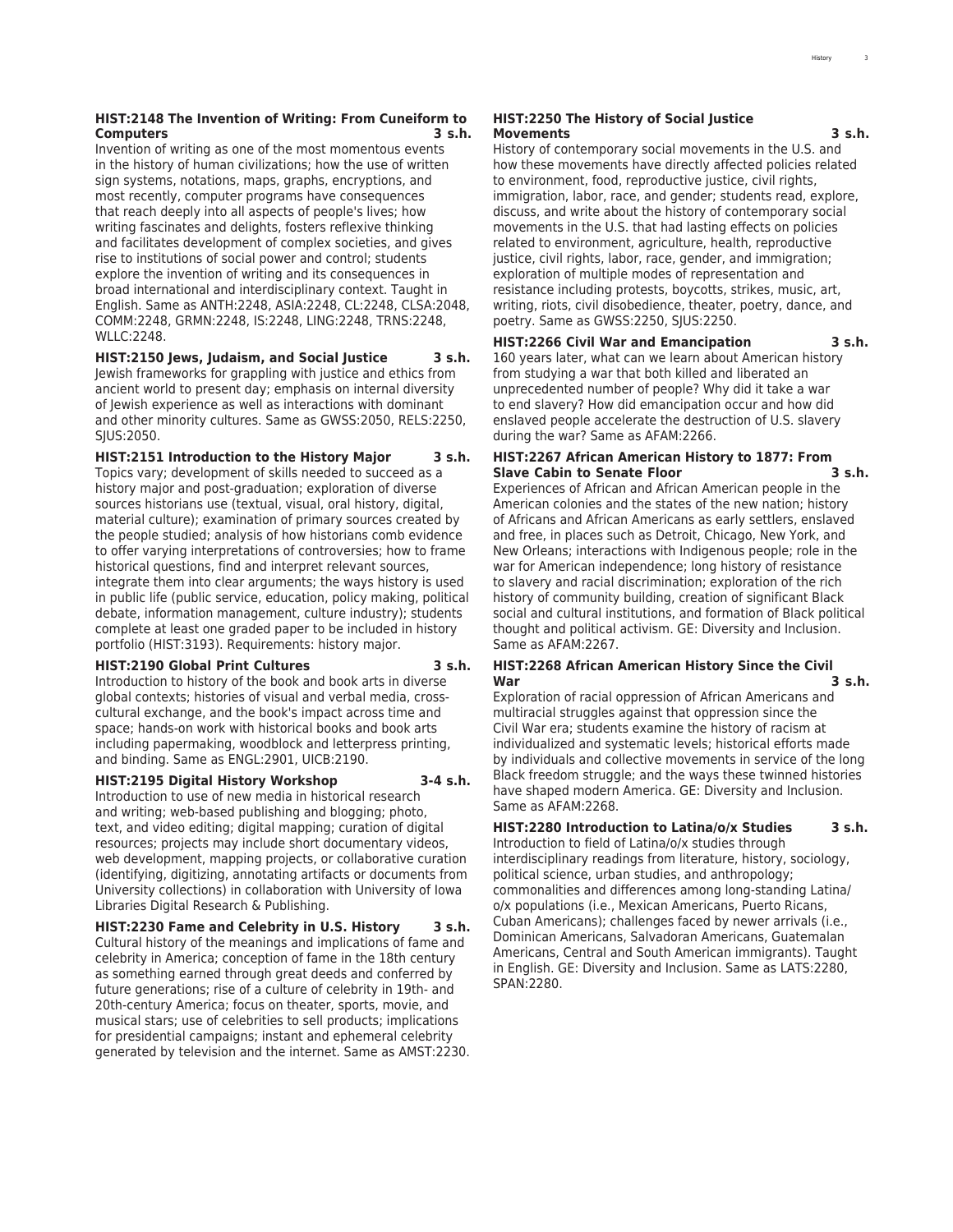#### **HIST:2288 Latina/o/x History from Conquest to the Present 3 s.h.**

Beginning with 16th century and stretching to the present, students map varied terrains of Latina/o/x history, exploring Mexican American, Puerto Rican, Cuban American, Dominican American, and Central American experiences in the United States; major themes include details of conquest and resistance, immigration, work, and creation of racial, gendered, and sexual differences within and between Latino/ a/x communities; focus on shared Latina/o/x identity and changing images of Latina/o/x peoples within American popular culture; effects of current political issues on Latina/o/x community today.

#### **HIST:2292 Introduction to Native American Law and Policy 3 s.h.**

Survey of relationships among Native American tribes, the U.S. government, and the American settler society; consequences of contact and colonialism through study of an individual tribe, impacts of U.S. federal policy and settler colonialism on tribal communities, and how tribes responded variously to these challenges. Same as NAIS:2292.

#### **HIST:2294 Indigenous Art Activism and Social Justice 3 s.h.**

Examination of the Native and political aspects of Native arts in the 19th and 20th centuries, from drawings and material culture produced for tourists and collectors to works that explicitly address Native oppression through federal policies, popular cultural appropriations, and colonial representations of Indigenous peoples; emphasis on Indigenous interpretations of colonial and settler history and culture through various media and representations of Indigenous identity and politics. Same as NAIS:2294, SJUS:2294.

#### **HIST:2420 Germany in the World 3-4 s.h.**

The Federal Republic of Germany's increasing prominence in post-Cold War international affairs against backdrop of 20thcentury history; Germany's role in the European Union and the changing relationship between Europe and the United States. Taught in English. GE: International and Global Issues. Same as GRMN:2720.

**HIST:2431 Roman Law, Order, and Crime 3 s.h.** Case-based introduction to Roman law; principles of Roman law ranging from standards of evidence to trial procedures to various topics in civil and criminal law, including family law and the law of delict. Same as CLSA:2151.

#### **HIST:2444 Engineering and Technology in the Ancient World 3 s.h.**

Technologies developed and used in the ancient world primarily in Greece and Rome, also in Egypt and the Ancient Near East; agriculture and food preparation; construction and architecture; technologies related to warfare. Same as CLSA:2144.

#### **HIST:2461 Middle East and Mediterranean: Alexander to Suleiman 3 s.h.**

GE: Historical Perspectives. Same as CLSA:2461, RELS:2361.

#### **HIST:2462 Middle East and Mediterranean: Saladin to Napoleon 3 s.h.**

Complement to HIST:2461; Mediterranean world from the age of Saladin (12th century) to Napoleon (early 19th century); history and imaginaries of the relationship between Europe and the Middle East.

#### **HIST:2465 Europe Since 1945 3 s.h.**

Europe since World War II: recovery, cold war, social and economic change, global perspectives.

#### **HIST:2483 History of Britain: Fall of Rome to the Norman Conquest 3 s.h.**

History of Britain from fall of Rome (after 410) and through Anglo-Saxon era, until Norman Conquest of 1066; Anglo-Saxon kings and kingdoms, church and society; poetry, historical writings, archaeology.

**HIST:2684 Korean War: Local and Global History 3 s.h.** Examination of the Korean War as a local, regional, and global event; major topics of the war including its origins, methods of warfare, refugee question, war crimes, POWs, propaganda, memory, and commemoration from the perspective of multiple nations; discussion and analysis of scholarly works, textbooks, diplomatic documents, memoirs, fiction, visual sources, and film. Same as ASIA:2684.

#### **HIST:2687 Perspectives on Korea 3 s.h.**

History of Korea from earliest times to present; changing meanings of Korea and Koreans; relevant issues of politics, society, and culture; events that shaped ancient Korean kingdoms, the Choson dynasty (1392-1910), Japanese occupation, and divided Korean peninsula; how present perspectives on Korea have influenced understandings of its past; placement of Korea within a regional and global context to examine Korea's relationship with the world. Same as ASIA:2887.

#### **HIST:2802 Gender, Religion, and Social Identities in the Modern Middle East 3 s.h.**

Gender, religion, and social identities historically have served to articulate notions of modernity, community, and political ideologies; in the Middle East and North Africa, these categories have been used to assert European colonial and racial supremacy and patriarchal dominance as well as anticolonial resistance and social revolution; examination of the formulations of gender, religion, and social identities with special emphasis on reformulation of individual and communitarian identities in the region after independence from European colonial powers.

#### **HIST:2810 The Modern Middle East: 1914 to Present 3 s.h.**

Fundamental questions that go beyond the boundaries of the Middle East and North Africa (e.g., legacy of colonialism, race/racism, identity, citizenship, violence); roots of present events.

#### **HIST:3101 History Internship 1-6 s.h.**

Internship involving historical work. Requirements: consent of director of undergraduate studies and Pomerantz Career Center.

**HIST:3106 History Behind the Headlines 1-3 s.h.** Examination of selected national and international news stories and their historical background; a goal of creating informed world citizens.

**HIST:3126 History of Globalization 3 s.h.**

Broad overview of globalization in modern world history; focus on evolution of international business, world economy, interstate system, and cultural interchange in 19th and 20th centuries; long-distance trade and exchange; global economy under British Empire; globalization after 1945 following a 30 year period of nationalism, war, and depression; global market integration in late 20th century under American supremacy.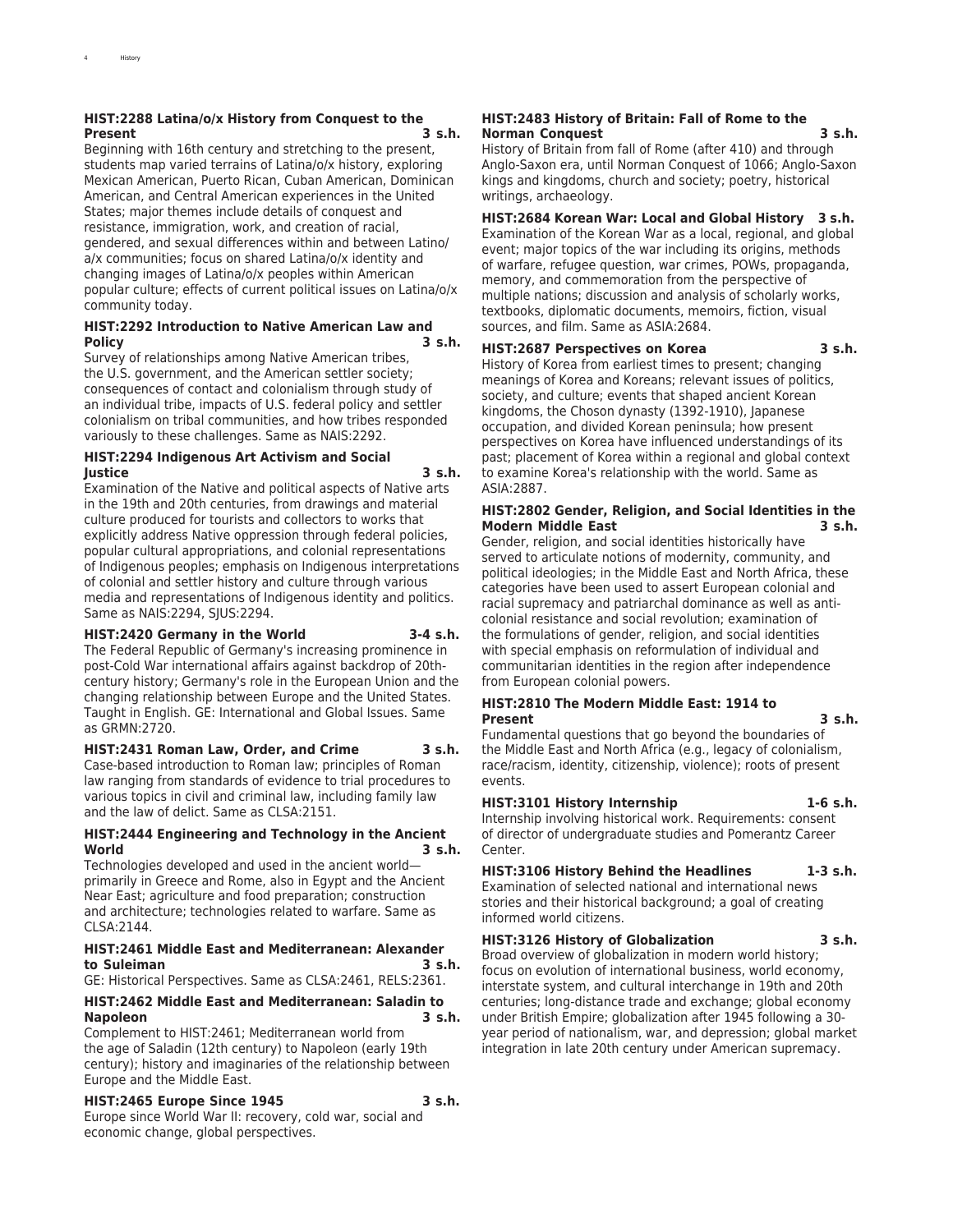#### **HIST:3128 Topics in Global Environmental History 3 s.h.**

Examination of changing relationship over time between humans and nonhuman world in global and transregional contexts; environmental history from different angles; how humans have depended on, interacted with, and been shaped by natural world over time; how people have perceived and assigned meaning to natural world around them; how human attitudes and actions have altered or reshaped landscapes and their inhabitants; becoming sensitive to gendered, class, and racial aspects of environmental change; topics, scope, and time periods may vary.

**HIST:3131 Unnatural Disasters: A Global History 3 s.h.**

What is a natural disaster? How do we assess "naturalness" of these events within political, social, and historical contexts in which they occur? Are disasters specific moments of crisis, or rather, are they slow—unraveling across time and space years before and after the moment their pain is most acutely felt? Examination of these questions at a global scale.

#### **HIST:3133 Science, Technology, and Society in the Modern World 3 s.h.**

Origins and history of modern science and technology in cultural, social, political, and economic context from 1500s to present, with focus on Europe and the United States.

**HIST:3137 Politics of the Archaeological Past 3 s.h.**

How control over management of material remains of the ancient past, and representations of that past, intersect with the identity of diverse groups, including archaeologists, Indigenous peoples, national governments, collectors, ethnic minorities and majorities, museum curators; struggles for control of the archaeological past at different scales (artifacts, skeletal remains, sites, imagery, narratives) and in different regions of the world. Same as ANTH:3237, MUSM:3237.

#### **HIST:3143 International Politics: The History of the Present 3-4 s.h.**

Historical approach to international relations; comprehensive overview of key developments and concepts in history of international politics.

#### **HIST:3145 Europe and the United States in the Twentieth Century 3 s.h.**

Traveling in time and across the Atlantic, through movies and documentaries, propaganda and art, government documents and private letters, students explore the history of Europe and the United States in the 20th century and watch major events unfold: impact of the Great War and rise of fascism, World War Two and the Holocaust, origins of the European Union and NATO, major crises and resolution of the Cold War, transatlantic conflict and cooperation.

**HIST:3150 Feminist Readings of History 3 s.h.**

Feminist analysis has revolutionized the writing of history —not only on gender and sexuality, but also on topics as diverse as politics, economics, international relations, and social hierarchies (e.g., race, class, ability, religion); students examine feminist transformations of history with specific topics chosen by instructor. Same as GWSS:3150.

#### **HIST:3155 The World Since 1945 3 s.h.**

**HIST:3157 Gender, Sexuality, and Human Rights 3 s.h.** History of gender and sexuality as components in

international human rights activism and law; current debates, representative topics. Same as GWSS:3157.

**HIST:3160 Malcolm X, King, and Human Rights 3 s.h.**

Religion and politics of Malcolm X and Martin Luther King, Jr. in the context of U.S. civil rights and international human rights in West Africa and the Muslim world; emphasis on civil rights connections to Gandhi, the Nobel Peace prize, and other international experiences that have impacted Pan Africanists, such as Stokely Carmichael, who worked on human rights. Recommendations: international studies major or undergraduate standing. Same as AFAM:3500, RELS:3808.

#### **HIST:3162 History of Global Health 3 s.h.**

Foremost problems of health and disease in colonial and postcolonial societies; topical approach. Same as GHS:3162.

#### **HIST:3171 Slavery in World History 3 s.h.**

Introduction to study of slavery through the lens of world history; exposure to a range of societies where slavery was prevalent; identification of similarities and differences over different time periods and geographical distances; exploration of Roman slavery, slavery in non-Islamic Africa, trans-Atlantic slave trade in the United States and the Caribbean, and Native American slaveries, among others.

#### **HIST:3190 Medieval to Modern: The Birth of Protestantism 3 s.h.** Same as RELS:3190.

|  | HIST:3191 Individual Study: Undergraduate | arr. |
|--|-------------------------------------------|------|

**HIST:3193 Undergraduate History Portfolio 0 s.h.**

Submission of required history portfolio. Requirements: history major and senior standing.

### **HIST:3205 American Cultural History 3 s.h.**

Nineteenth- and twentieth-century U.S. history from a cultural perspective; culture defined broadly to encompass paintings, sculpture, theater, novels, and newer forms of entertainment made available by lithography, photography, cinema, the phonograph, radio, and television; rather than assume Americans were passive consumers of commercial culture, students examine how Americans expressed themselves through foodways, home decor, clothing fashions, or slang; how Americans drew on these cultural forms in social/political struggles over race, gender, class, and sexuality. Same as AMST:3205.

#### **HIST:3217 Latina/o/x Immigration 3 s.h.**

Immigration experiences of people arriving in the United States from other regions of the Americas (e.g., Mexico, Central America, the Caribbean, South America); what has fueled immigration—social, political, and economic developments in the United States and other nations; territorial conquest, colonialism, real and imagined borders, chain migration, formation of immigrant communities, acculturation, circular migration, social networks; how migration restructures gender relations; immigrant communities and pan-Latina/o/x identity in the United States. Same as LAS:3217, LATS:3217.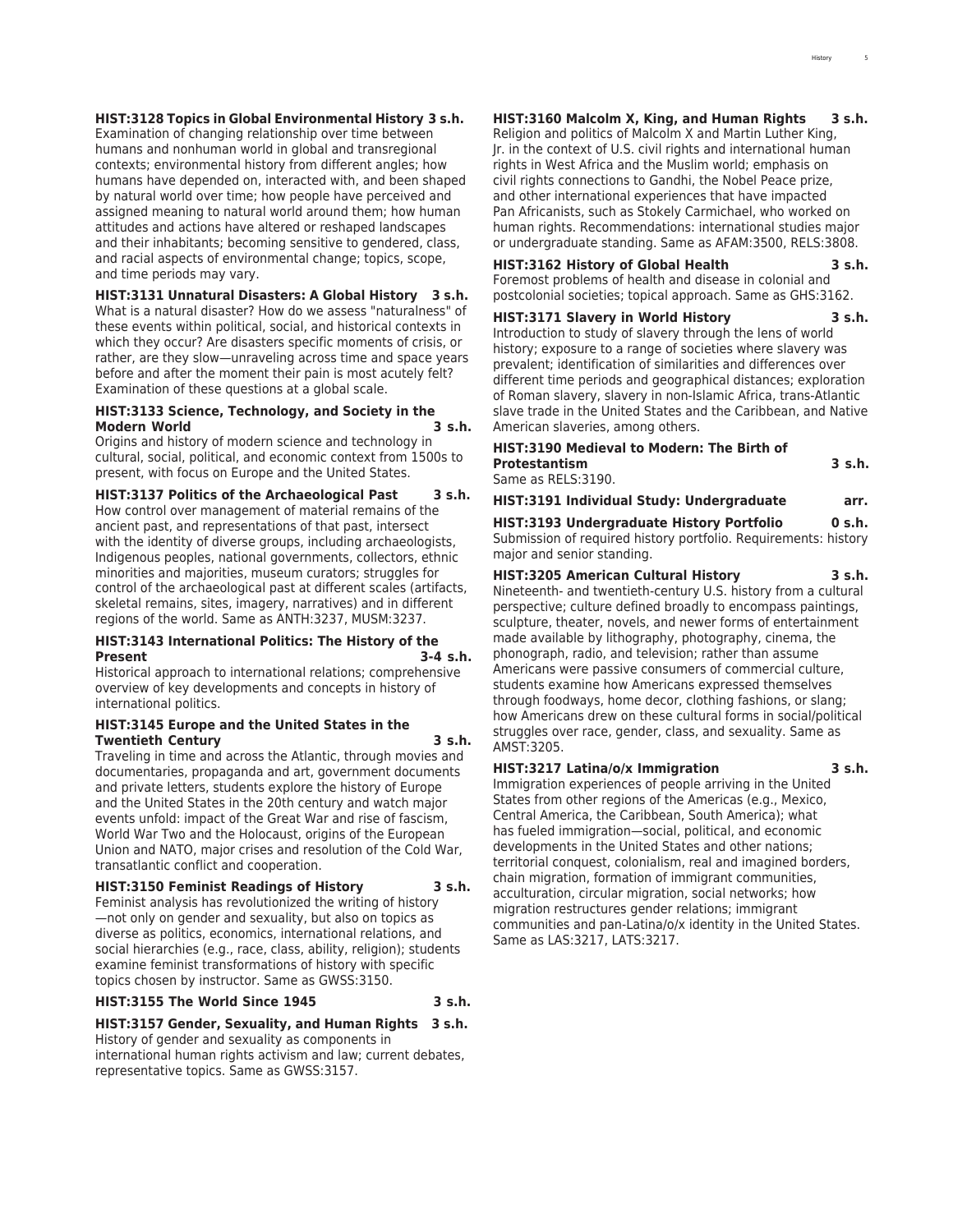#### **HIST:3220 Pandemic Politics: The COVID-19 Crisis in Historical Perspective 3 s.h.**

How the COVID-19 crisis marks an unprecedented public health and public policy moment in American history; challenges to public polices and governing institutions that have important parallels in earlier historical moments —particularly the Great Depression and the mobilization for World War II—and also mark important departures; examination of historical, political, and public policy implications of the COVID-19 crisis in the United States; placement of current moment in historical perspective; history of key public policies including public health, health insurance, employment security, and social assistance across the last century.

#### **HIST:3230 American Environmental History 3 s.h.**

Introduction to environmental change in American history; human-nature interactions from colonial period to recent past; food and agriculture, industrial technologies and transportation, energy production and consumption, urbanization and sprawl, public lands and public works, environmental politics and law, toxic pollution and health, natural disasters, climate change.

### **HIST:3232 History of American Inequality 3 s.h.**

Survey of causes and consequences of inequality in modern American history.

#### **HIST:3234 Hard Times, Hard Luck: Social Policy in the United States 3 s.h.**

Students examine the history of the American "safety net"; policies that provide state assistance to individuals and families; history of public role in addressing poverty, unemployment, health, and retirement security; how policies and policy makers determine who is deserving or undeserving of public assistance; historical background of current social policy debates.

**HIST:3240 U.S. Energy Policy in Global Context 3 s.h.** Historical and contemporary aspects of U.S. governmental planning and policy on a wide range of energy issues in global context. Same as GEOG:3780, GHS:3780, POLI:3431.

#### **HIST:3242 The United States in World Affairs 3-4 s.h.** America's emergence as leader in world affairs; imperialism, international collaboration, participation in world wars, the Cold War.

#### **HIST:3247 American Disasters 3 s.h.**

Fault lines of American society and culture as exposed during catastrophe; history of American disaster investigated through methods from cultural history, visual theory, sociology, and media studies; varied disasters, 1800 to present, including those involving cities (Chicago fire, San Francisco earthquake, Chicago heat wave), transportation (Titanic, Challenger, Columbia), and environment (Union Carbide and Bhopal, Exxon Valdez); causes of catastrophes; how Americans react and are drawn to catastrophe (disaster films, jokes); related topics including technology, urbanism, race, class, apocalyptic religion, journalism, and popular culture.

**HIST:3249 History of Iowa and the Midwest 3 s.h.** People of Iowa and surrounding Midwestern states—a land where people work hard, are practical, down to earth, and honest; the idea of a place in the heartland as real or simply a myth; history of Midwestern states from Native American occupation to present; how reality, ideas, and images are portrayed. Same as AMST:3249.

#### **HIST:3250 American Stuff: Discovering History in Things 3 s.h.**

Introduction to the historical study of material artifacts; how people have used objects to construct their memories, identities (e.g., class, race, sexuality, gender, nation), relationships, and status/power; how objects have inadvertently shaped us; finding artifacts in local collections; analyzing artifacts as historical sources; researching how objects were produced and sold and how they were used or misused; curating one's own exhibition; objects range from utilitarian (e.g., guns, farming tools, office gadgets, automobiles) to decorations, toys, souvenirs, and more.

### **HIST:3251 The Office: Business Life in America 3 s.h.**

History of business life in America from birth of Wall Street to rise of Silicon Valley; modes of managing and regulating office workers; changing designs of office buildings, furniture, gadgets; corporate response to rise of class inequalities and growing gender and racial diversity in workforce; portrayal of businessperson in novels, movies, television, art, photography. Same as AMST:3251.

#### **HIST:3252 Blacks and Jews: Race, Ethnicity, and Culture in America 3 s.h.**

Examination of the historical relationship between Blacks and Jews from antebellum era to present. Same as GWSS:3130, SJUS:3130.

### **HIST:3253 The Civil Rights Movement 3 s.h.**

History of the American civil rights movement. Same as AFAM:3053, AMST:3053.

### **HIST:3257 Civil Rights and Racial Justice: A Tour Through the South 1-3 s.h.**

Exploration of the history of modern civil rights movement through lectures, shared readings, videos, and discussion; includes preparation and two-week tour of civil rights sites in the South. Prerequisites: SJUS:1001 or SJUS:2250 or GWSS:1002 or CCCC:2220 or AFAM:1030 or AFAM:2268 or HIST:2268 or AFAM:3053 or AMST:3053 or HIST:3253 or HIST:3232 or HIST:4260 or AFAM:3100 or HIST:3160 or HIST:3260 or AFAM:3260 or HIST:3282 or GWSS:3282 or HIST:4130 or HIST:4260. Same as AFAM:3257, GWSS:3257, SJUS:3257.

#### **HIST:3259 Making Change, Making History: Iowa's Black Activists and Digital History 3 s.h.** From the 1830s through the end of the 19th century, African

Americans formed local, state, and national meetings called "Colored Conventions," where they strategized about how to achieve social justice; students explore Iowa's connections to this history of political activism. Same as GWSS:3459, SJUS:3459.

#### **HIST:3260 Violence in Black America 3 s.h.**

Examination of violence—physical, structural, gendered, and psychological—and its impact of shaping Black American experience through resistance, cultural production, and community development. Same as AFAM:3260.

#### **HIST:3262 The Black Midwest: History, Literature, and Culture 3 s.h.**

Exploration of history, culture, and art of the Black Midwest using literature and scholarly readings, poems, music, and film; modern issues impacting Black Midwesterners; cultural, social, and political contributions of Black Midwesterners to the region and nation. Same as AFAM:3262.

#### **HIST:3263 American Ruins 3 s.h.**

Emergence and development of American fascination with ruins, from Indigenous to urban-industrial remains; actual ruins and depiction of imagined ruins in art, literature, cinema.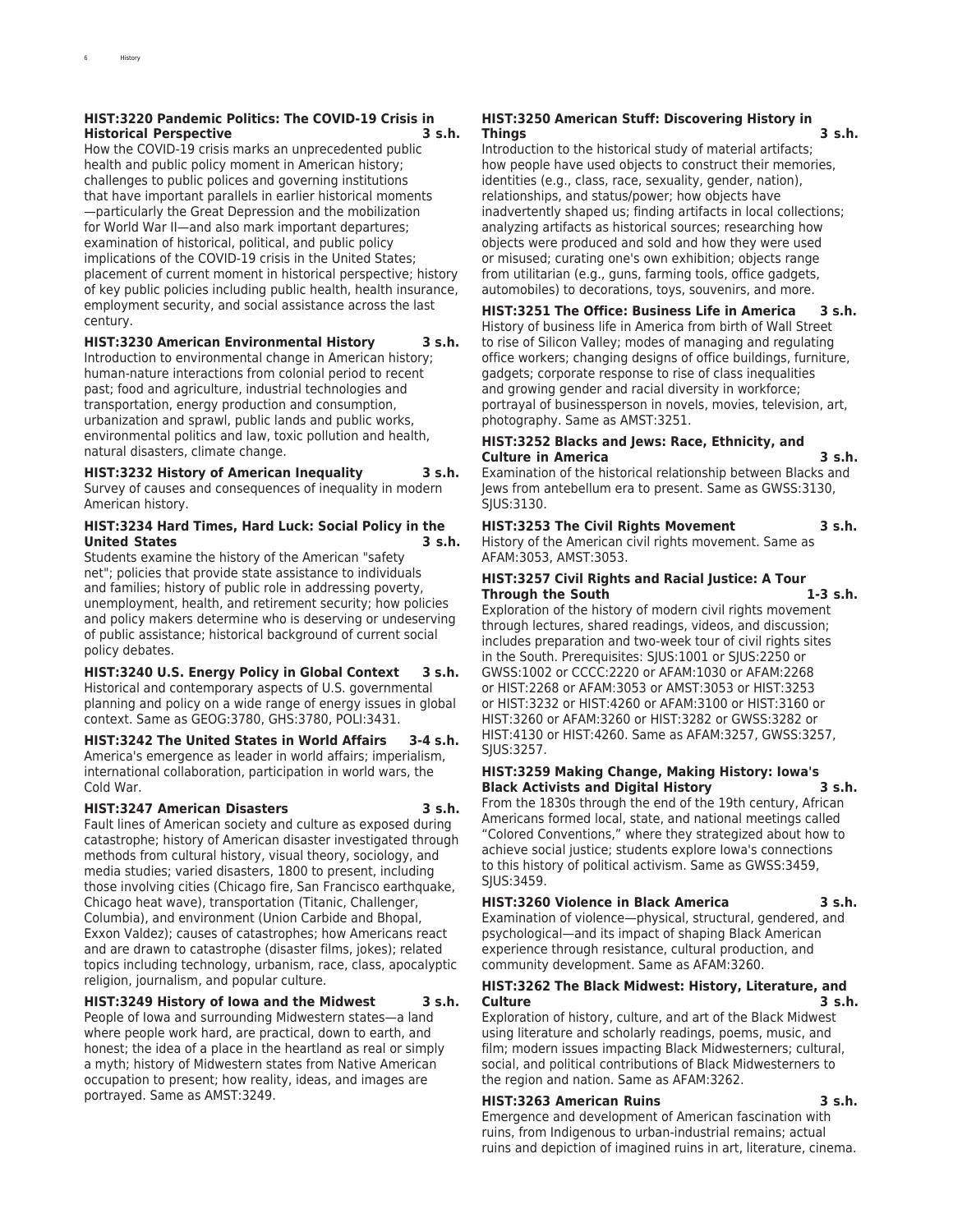#### **HIST:3264 Technology in American Culture and Society 3 s.h.**

Social and cultural history of technology in the United States from cotton gin to smartphone; how technologies have shaped and been shaped by American culture, society, and politics —encompassing technologies of production, communication, transportation, entertainment, warfare, voting, surveillance, and more; economic forces spurring technological innovation and ways in which ordinary users re-appropriate technologies; cultural responses to new technologies (e.g., writers, artists, filmmakers, critics) ranging from fear to celebration; utopian and dystopian imaginings of future technologies.

#### **HIST:3265 American Monuments 3 s.h.**

History of public monuments in America from the inception of first major monuments in the 1820s to the latest incarnations (e.g., counter-monuments such as the 9/11 Memorial, spontaneous and temporary monuments, online memorials); how monuments have depicted Indians, Blacks, Southern confederates, women, and other groups; how monuments have commemorated wars, Indian massacres, lynchings, and political movements (e.g., civil rights, women's suffrage); how monuments have been reinterpreted through popular protests and depositing of artifacts; why monuments have attracted so much controversy, culminating in recent events at Charlottesville. Same as AMST:3265.

#### **HIST:3267 Apocalyptic Visions and Movements in U.S. History 3 s.h.**

The end of the world as imagined, feared, and in some cases, desired by Americans from 1700s to present; status of apocalypse in various religious communities and in American culture more generally (i.e., literature, art, popular culture); focus on political and social implications of apocalyptic visions; how they shaped historical events and periods (i.e., American Revolution, Civil War, Cold War); how they contributed to nationalism, racism, and imperialism as well as pacificism, anti-Americanism, utopian communities, and opposition to industry and technology; what role apocalypticism plays in the United States today.

#### **HIST:3270 Colonial North America, ca. 1600-1775 3 s.h.**

Introduction to major themes in colonial American history prior to the American Revolution; Native American history; colonialism and Native resistance; slavery; material culture; religion and spirituality; immigration; gender and sexuality in cross-cultural perspective. Same as NAIS:3270.

#### **HIST:3271 American Revolutionary Period 3 s.h.**

Political and military history of colonies 1754-1776; imperial upheaval; building a new nation; creation of federal system.

#### **HIST:3272 Native Americans in the Age of Empires, ca. 1500-1815 3 s.h.**

Overview of major issues in Native American history during the period of European Imperialism; colonialism, diplomacy and alliance building, warfare, captivity, religious and spiritual exchanges, revolution, and the disintegration of Native-European alliances in the early 19th century. Same as NAIS:3272.

#### **HIST:3273 War and Violence in Early American Societies and Culture 3 s.h.**

Introduction to role of warfare and violence in shaping early American society.

**HIST:3275 History of Slavery in the U.S.A. 3-4 s.h.** Beginning, expansion, and ending of American slavery; how our national memory of slavery in popular culture (in high school history, in historical landmarks and museums) helps or hinders our understanding of history of slavery in the U.S. Same as AFAM:3275.

#### **HIST:3280 Women and Power in U.S. History Through the Civil War 3 s.h.**

Exploration of how women, as political actors, shaped the outcome of familiar events (the American Revolution, the Civil War); how they organized social movements around important issues of their lives such as the abolition of slavery and the right to consent to sexual intimacy; how women's inequality was established in law and social practice; how women thought about and challenged inequality, both as individuals and in social movements. Same as GWSS:3280.

#### **HIST:3282 Women and Power in U.S. History Since the Civil War 3 s.h.**

Major events and themes in U.S. women's history from late 19th century to present; how women's experiences have differed from men's; exploration of distinct, but interconnected histories of different groups of women; changing ideals of femininity; women's experience of industrialization, immigration, depression, war, and sexual revolution; women's activism for social reform, women's rights, labor, civil rights, peace, and the New Right. Same as GWSS:3282.

**HIST:3289 The Atlantic World c. 1450-1850 3 s.h.** Interactions between peoples of Europe, Africa, and the Americas between the 15th and mid-19th centuries, interconnected system of exchange that defied national and imperial boundaries; encounters between Native Americans, Africans, and Europeans in different parts of the Americas; forced and voluntary resettlement of Africans and Europeans overseas; development of plantation slave societies; biological consequences of transatlantic contact; circulation of people, goods, and ideas; development of creole societies; era of revolutions; abolition of slavery. Same as NAIS:3289.

#### **HIST:3401 Ancient Egypt and the Ancient Near East 3 s.h.**

Survey of political, economic, religious, and social change in ancient Egypt from ca. 3000 B.C.E. until its conquest by Persia, and of the ancient Near East from ca. 3000 B.C.E. until Alexander the Great's conquests. Same as CLSA:3401.

**HIST:3404 The World of Ancient Greece 3 s.h.** Survey of Greece history from ca. 2000 B.C. to 300 B.C.; Minoan, Mycenaean, and Greek society and culture; contact between Greek mainland and eastern Mediterranean cultures; development of the polis; political developments throughout the period; readings include a variety of sources in translation as well as modern interpretations; methodological problems in studying ancient Greece including interpretation of ancient historiography and using evidence from art, archaeology, and literature; knowledge of ancient Greek not required. Same as  $CI SA:3404$ 

#### **HIST:3409 Medieval Civilization I 3 s.h.**

Europe from the decline of Roman empire to the eleventh century; cultural, political, economic, artistic and architectural foundations of Western civilization. Same as MDVL:3409.

#### **HIST:3410 Medieval Civilization II 3 s.h.**

Europe from the eleventh century to the Italian Renaissance; cultural, political, economic, artistic, and architectural foundations of Western civilization. Same as MDVL:3410.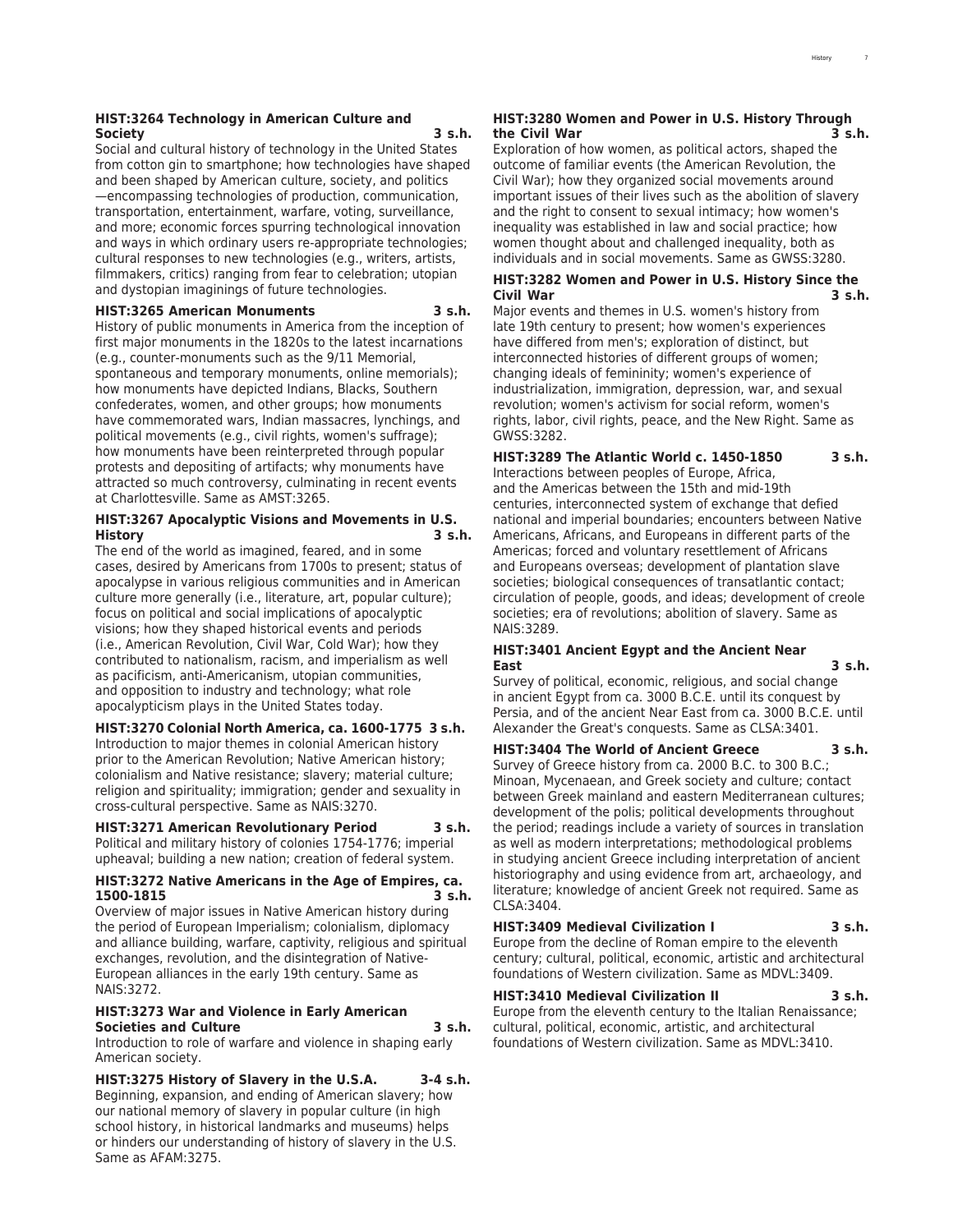#### **HIST:3412 Medieval Philosophy 3 s.h.**

Introduction to St. Thomas Aquinas, William of Ockham, and Duns Scotus, three of the most brilliant philosophers of the high middle ages (11th through 13th centuries); their writing as Christians in (fascinated) reaction to philosophical systems of their pagan predecessors; how medieval philosophers wrestled with problems concerning possibility of free will and responsibility in face of divine omniscience and foreknowledge; existence of abstract universals in a world that is nonabstract and particular; nature and existence of God; skepticism and limits of human knowledge; nature of good and evil. Same as PHIL:3112.

#### **HIST:3413 Early Modern Britain: The Tudor and Stuart Era 3 s.h.**

History of Britain during the reigns of the Tudor and Stuart monarchs (1509-1714); focus on political institutions, economic development, civil conflict, religious change, origins of the British Empire, and everyday life.

#### **HIST:3415 Britain and Its Empire: Eighteenth and Nineteenth Centuries 3 s.h.**

Britain and its empire from the Revolution of 1688 to the outbreak of World War I; topics include the growth of the British Empire; trans-Atlantic slave trade and its abolition; Industrial Revolution; political union and ongoing conflict between England, Scotland, and Ireland; political reform, expansion of franchise, and rise of labor and feminist movements; science, art, and culture; religion in British life.

#### **HIST:3416 Modern Britain: War and Empire in the Twentieth Century 3 s.h.**

Great Britain from the First World War to Tony Blair's political triumph; World War I and the postwar settlement, expansion of the British Empire in the Middle East, rise of the Labour Party, the Depression, appeasement, World War II, Labour Party's triumph after the war, decolonization and emergence of postcolonial independent states around the world, 1960s cultural changes, Margaret Thatcher's political ascendancy, transformation of the Labour Party under Blair, and emergence of a new, multicultural and multiracial Britain.

#### **HIST:3420 Health and Healing in Early Modern Europe 3 s.h.**

Health, healing, and medicine (1200-1700); transmission of medical knowledge from medieval Islam and ancient Greece; healers including physicians, midwives, surgeons, apothecaries, and ordinary people; epidemic disease; diet and the body; sex and reproduction; health in the colonial Atlantic world; healing and religion including prayer, magic, and witchcraft. Same as GHS:3420.

#### **HIST:3423 Ireland in the Early Middle Ages 3 s.h.**

Ireland and the northern British islands 400-1000 C.E., a region of small kingdoms and thin population, lacking natural resources, far from Rome and ancient centers of Mediterranean culture; development of civilization, including monastic, legal, theological, and scholarly traditions that had a major impact on continental Europe; early medieval Irish history; introduction to the world of historical scholarship. Same as MDVL:3423.

#### **HIST:3427 Family, Gender, and Society in Early Modern Europe 3 s.h.**

Social and gender ideologies as inscribed in patterns of authority (household, church, state); ranges of human endeavor (intellectual, psychological, biological); community organization (social, economic, legal, sexual); their influence on concept of community. Same as GWSS:3427.

#### **HIST:3436 Food in Ancient Mediterranean Society 3 s.h.**

Practices and values influenced by consumption and production of food in ancient Mediterranean societies; varied topics, including methods of food production and distribution, hierarchies of status as associated with food, food and ethnic identity, food and health, food and religion; focus on classical Greek and Roman society, Egypt, the ancient Near East, and Persia. Recommendations: familiarity with Greek and Roman civilization and history. Same as ANTH:3204, CLSA:3836.

**HIST:3448 Barbarians and the Fall of Rome 3 s.h.** Did barbarian hordes cause the decline and fall of the Roman Empire? In the span of just a few hundred years, the Roman empire of the Mediterranean world was transformed in terms of culture, religion, and the peoples that inhabited it, but we can't place all the blame for the so-called fall of Rome on the Huns, Visigoths, Vandals, and other migrating peoples; students explore textual, visual, and archaeological evidence for the spread of these "barbarian" cultures, the sacking of Rome, and the late antique transition to the Middle Ages from 200-800 C.E. Same as CLSA:3148.

#### **HIST:3470 France from 1815 to Present 3 s.h.** History of France in the 19th century to present; major topics include the French Revolution, France and the European balance of power, Napoleon, the Bourbon Restoration, the Revolutions of 1830 and 1848, Napoleon III and the Second Empire, creation and survival of the Third French Republic, relations between the French state and the Catholic Church, the Dreyfus Affair, French colonial expansion, France and the origins of the First World War, France's role in World War I, and France and the origins of the Second World War.

**HIST:3473 German History 1648-1914 3 s.h.** Introduction to history of German-speaking lands from the devastation of the Thirty-Years War through the trauma of World War I, cutting across the French Revolution, the Revolutions of 1848, and German unification (1871); role of the German nation-state in European politics, not centered on the rise of that state and those politics, instead, an exploration of the vast diversity of German communities that emerged and persisted across this period; students are challenged to think about ways in which German history was part of a global history that extended into Iowa as well as many other places in the world.

**HIST:3475 Germany's Twentieth Century 3-4 s.h.** How did Germany come to play such a great role in 20th century history, and how does that legacy shape the 21st century? Students pick up the story with Germany as an upstart new nation-state in the late 19th century and explore cases and consequences of World War I; the promise and crises of the Weimar Republic; Nazism, the Holocaust, and World War II; divided Germany in the Cold War; reunification; what the larger power structures, economic developments, and geopolitics were that shaped this history; how ordinary people experienced and contributed to it, and what Germany's impact is on the larger world.

#### **HIST:3485 Early Modern Catholicism 3 s.h.** Same as RELS:3385.

#### **HIST:3492 Russian Literature in Translation 1860-1917 3 s.h.**

Survey of major works, figures, and trends of 19th- and early 20th-century Russian literature; age of the Russian novel; works of Turgenev (*Fathers and Sons*), Tolstoy (*Confession*), Dostoevsky (*The Idiot*, *The Brothers Karamazov*), and Chekhov (plays). Taught in English. Same as RUSS:3202, TRNS:3203, WLLC:3202.

**History**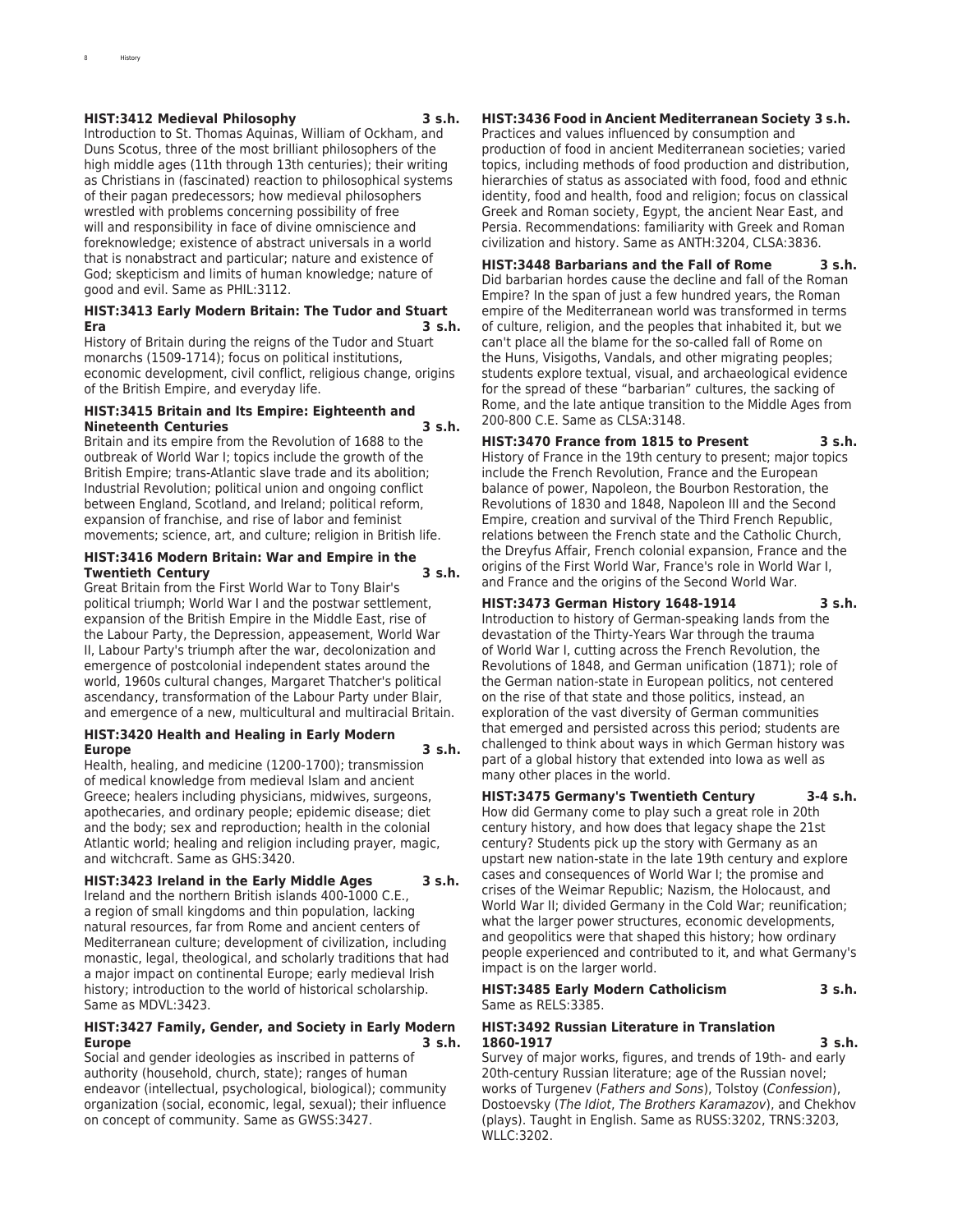#### **HIST:3494 The Russian Revolutions and Their Legacies 3 s.h.**

The Russian Revolutions of 1905 and 1917 unquestionably changed the fabric of Russian political and social life, transforming Russia from an autocratic imperial power to the first self-proclaimed socialist federation in Europe; students explore sources, nature, and consequences of the revolutions by intensively analyzing politics, society, and culture in late imperial and Bolshevik Russia; students review events and revolutionary movements of late 19th century, changes in political practices extending from late tsarist period, and development of Leninist and Stalinist ideology after the revolutions.

#### **HIST:3501 Rebel Island: A History of Cuba 3 s.h.**

Cuban society and revolutionary movements since the late colonial period, including the years since 1959. Same as LAS:3501.

#### **HIST:3508 Disease and Health in Latin American History 3 s.h.**

Survey of major topics in Latin American history in relation to development of medicine and public health. Same as GHS:3508, LAS:3508.

**HIST:3515 Introduction to Modern Latin America 3 s.h.**

Introduction to modern history of Latin America from independence movements of the early 19th century to present; topics include race and ethnicity, slave emancipation, gender, labor relations, and foreign interventions; exploration of relationship between economic, social, and political structures over time to explain difference and commonality between Latin American people and societies; focus on topics pertaining to histories of Mexico, Central America, the Caribbean, and South America. Same as LAS:3515.

#### **HIST:3539 History of Environmental (In)Justice in Latin America 3 s.h.**

Introduction to history of environmental change in Latin America; examination of pre-Hispanic cultures and spaces; reshaping of landscapes due to colonialism; commodification of nature in early republics; consolidation of 19th-century agro-economies; land-tenure changes and integration of regional markets due to neoliberalism in 20th century; relationship between environmental problems (e.g., biotic invasions, soil exhaustion, biodiversity loss, pesticide contamination) and imperial domination; scientific racism, state formation, and income inequality.

#### **HIST:3644 Gandhi and His Legacy 0-1,3 s.h.**

In-depth introduction to the life, ideas, and ongoing impact of Mohandas Karamchand Gandhi (1869-1948); from his conservative upbringing to his early career as a lawyer, his transformative experiences, and self-transformation into a charismatic mahatma ("great soul"), the pursuit of political and social liberation through non-violent civil disobedience, the assertion of human rights, and the quest for sustainable lifestyles that uphold the common good and protect the natural environment; evolution of Gandhi's thought and activism and his legacy. Same as RELS:3644, SOAS:3644.

**HIST:3650 Chinese History from 1600 to 1911 3 s.h.** Chinese history from the 17th to early 20th century, history of the Qing dynasty (1644-1911); Qing's role in shaping aspects of today's politics in China and the mentality of Chinese people; foundation of Manchu state in early 17th century, Ming-Qing transition in 1644, politics and society during the high Qing era, decline of the empire under foreign invasion and inner rebellions in the 19th century, collapse of the dynasty in 1911. Same as ASIA:3650.

#### **HIST:3652 Twentieth-Century China 3 s.h.**

Communist revolution from 1920s to founding of People's Republic of China in 1949; Mao Zedong's radical policies, Cultural Revolution; Deng Xiaoping's economic reforms; China today. Same as ASIA:3652.

**HIST:3655 Zen Buddhism 3 s.h.** Same as ASIA:3655, RELS:3655.

**HIST:3685 Modern Korean History 3 s.h.** Transformation of Choson Korea to North and South Koreas; local, regional, and global transformations in Korea from the late 19th century to present; severing of historic ties with China; encounters with the West and Japan; new ideas of civilization and political community; erasure of Choson as a country in 1910; colonial experience; civil war; industrialization; creation of North Korea; democratic movement in South Korea and spread of diasporic communities abroad; Korean peninsula as a laboratory for analyzing compressed communist and capitalist modernities of the 20th century. Same as ASIA:3685.

#### **HIST:3755 Understanding Health and Disease in Africa 3 s.h.**

Cultural, historical, and political framework for the delivery of health care services in African nations. Recommendations: junior or higher standing. Same as GHS:3555, IS:3555.

#### **HIST:3758 The Ancient African Past 3 s.h.**

Africa to 1880; oral tradition and other sources; political development, ecological change, slavery and slave trade. Same as AFAM:3758.

**HIST:3760 The Making of Modern Africa 3 s.h.**

Africa in colonial and postcolonial period; economics, political structures of colonialism; social change, political life in the 20th century. Same as AFAM:3760.

#### **HIST:3808 Art, Power, and Resistance in the Modern Middle East and North Africa 3 s.h.**

Contemporary history of the Middle East and North Africa through (auto)biographies (e.g., comics, films, literature); use of art and comics as sites of political power and resistance; sources delve into Middle Eastern experiences of conflict and political violence—how ordinary people survived during the Lebanese Civil War in the 1970s to 1980s; what has been the Palestinian Diasporic experience after 1948; how Israelis remember the 1982 military campaign in Lebanon; what comics bring to our knowledge of the Islamic Republic of Iran; how political institutions use visual arts as means of persuasion; and how sites of power then become sites of resistance.

**HIST:3810 History of the Modern Middle East 3 s.h.** Survey of major political, socioeconomic, and cultural changes in the Middle East and North Africa after 1900.

**HIST:3995 History Honors Research Seminar 0-3 s.h.** Research and method seminar; developing and writing an honors thesis in history. Corequisites: HIST:3996. Requirements: g.p.a. of 3.33.

#### **HIST:3996 Honors Thesis 3 s.h.**

Individual research and writing under supervision of faculty member; occasional group sessions with other students in the course.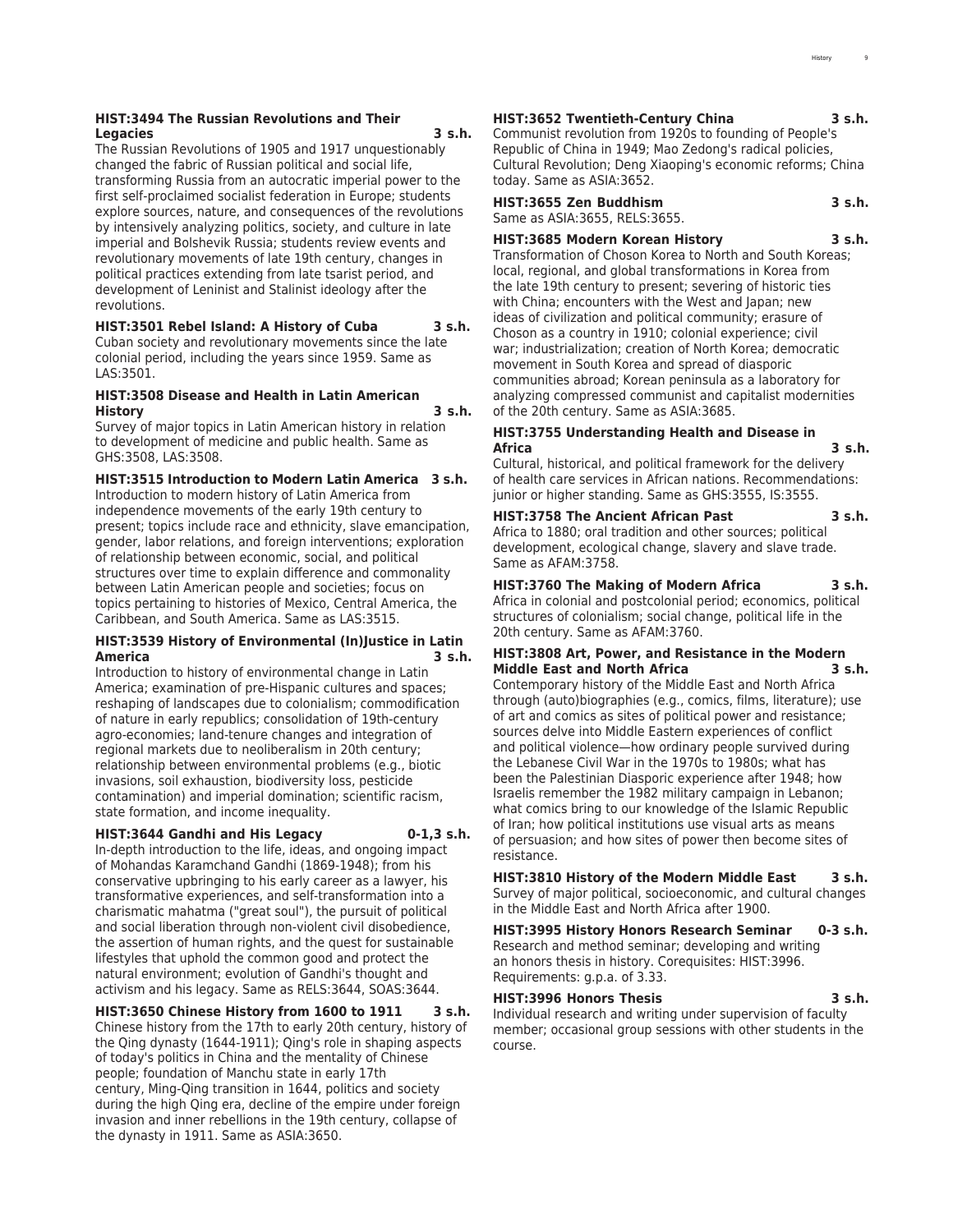#### **HIST:4101 History of Human Rights 3 s.h.**

Introduction to history of human rights in the 20th century; disjuncture between human rights in theory and in practice; provides an international approach to the history of human rights by situating U.S. human rights activism and policy in a global context; focus on human rights following World War II, contradictory impact of the Cold War; emergence of human rights politics in 1970s United States, challenges of post-Cold War human rights activism, and human rights rhetoric of the Global War on Terrorism.

#### **HIST:4115 Workshop for History Educators and Cultural Professionals 1-3 s.h.**

Topics vary based on ongoing project work and instructors.

#### **HIST:4130 Museum Literacy and Historical Memory 3 s.h.**

Concepts and methods for understanding the role of museums in shaping knowledge and collective memory of history; institutionally based exhibits and collections, historical markers and public monuments, public holidays and events, media and artistic works that interpret the past; how events, people, and civic ambitions are memorialized and how memories of them are shaped; appearance of museums and related practices in the non-Western world after 1850. Same as MUSM:4130.

### **HIST:4131 Origins of Western Science 3 s.h.**

Exploration of philosophical, cultural and religious factors behind birth and growth of natural philosophy (science) from prehistory to High Middle Ages. Recommendations: junior or senior standing.

#### **HIST:4132 Science, Medicine, and Race 3 s.h.**

Examination of social construction of race in scientific and medical thought; focus on Atlantic world (Europe, Africa, the Americas); construction of race in other parts of world.

#### **HIST:4148 Global History as Local History: European Immigration in Iowa**

Opportunity to use skills developed in other courses to pursue global history locally; waves of immigration that flowed across Iowa during 19th century; ways in which national and international shifts in economics and geopolitics affected this population and state from mid-19th century through World War II; research project based on a local community of student's choice; capstone course. Recommendations: junior or senior standing.

#### **HIST:4201 History of the American Deaf Community 3-4 s.h.**

Students discuss the roots of American Deaf community, exploring the development of a distinct language known today as ASL and the culture of Deaf people in America during 19th and 20th centuries. Taught in American Sign Language. Prerequisites: ASL:2002 with a minimum grade of C. Requirements: students who have not completed ASL:2002, but plan to take ASL:2002 concurrent to this course may enroll with consent of the instructor; please contact the ASL program for more information. Same as ASL:4201.

#### **HIST:4203 Disability in American History 3 s.h.**

**HIST:4216 Mexican American History 3 s.h.** Survey of Chicana/o (Mexican American) history from 18th century to present; Mexican American society's diverse nature, explored through class, ethnic, gender, and regional divisions. Same as LAS:4216.

#### **HIST:4228 Cold War America 3 s.h.**

Key historical developments of the Cold War; examination of how the war shaped ideological, political, economic, and cultural aspects of American society.

#### **HIST:4229 The United States as Empire 3 s.h.**

The U.S. rise to world power; continental empire-building in the 19th century; industrial, military and colonial power in the early 20th century; global hegemony from the mid-20th century to the present; white settler colonialism; overseas rule of Philippines and Puerto Rico; cultural Americanization; Cold War interventionism; post-9/11 unilateralism; meanings of American exceptionalism, intersections of U.S. nationalism with race and gender, remaking of domestic U.S. society within a changing global and imperial context.

#### **HIST:4260 The Sixties in America 3 s.h.**

The 1960s as a moment in American politics and culture, pivotal and romanticized; major events and conflicts, including the election and assassination of President Kennedy, Lyndon B. Johnson (LBJ) and the Great Society, civil rights movement and Black Power movement, counterculture and the urban crisis, sexual revolution and second wave feminism, antiwar protest and silent majority; changing conceptions of the sixties and development of a fresh interpretation.

#### **HIST:4264 The American Home Front During World War II 3 s.h.**

Examination of the significance and impact of World War II on the American home front; topics include labor relations, private lives, citizenship and civil rights, popular culture, and propaganda.

#### **HIST:4286 U.S. Legal History 3 s.h.**

History of the law in the United States, as it developed from era of the Revolution to present; interaction of courts and legislatures with social movements; readings on court decisions, social histories, fiction (film and prose).

#### **HIST:4334 Topics in American Borderlands History 3 s.h.**

Broad historical overview of the American Borderlands, a region that has been the site of conflict, cultural exchange, and economic interdependence.

#### **HIST:4400 The Roman Empire 3 s.h.**

History of Roman empire from assassination of Julius Caesar through 5th century A.D.; political, economic, cultural, and social developments from the transition to imperial power to the shift of power from west to east. Same as CLSA:4400.

### **HIST:4403 Alexander the Great 3 s.h.**

History of Alexander the Great and the generals who succeeded him in ruling the lands he conquered; military, political, and social history. Same as CLSA:4403.

**HIST:4406 Warfare in Ancient Mediterranean Society 3 s.h.** Same as CLSA:4106.

**HIST:4407 The Hellenistic World and Rome 3 s.h.** Social, economic, political, intellectual history of Graeco-Roman world, from fourth century B.C.E. to Justinian's reign.

**HIST:4412 History of the Medieval Church 3 s.h.** Development of Christianity to end of great schism; rise of Roman primacy, development of monasticism, orthodox and heterodox groups. Same as MDVL:4412.

**HIST:4414 Christianity and Empire (35-450 AD) 2-3 s.h.** Introduction to major topics in history of Europe and the church; relationship between Christian message and political power as evidenced in Christian writings from Paul to St. Augustine; examination of key historical moments.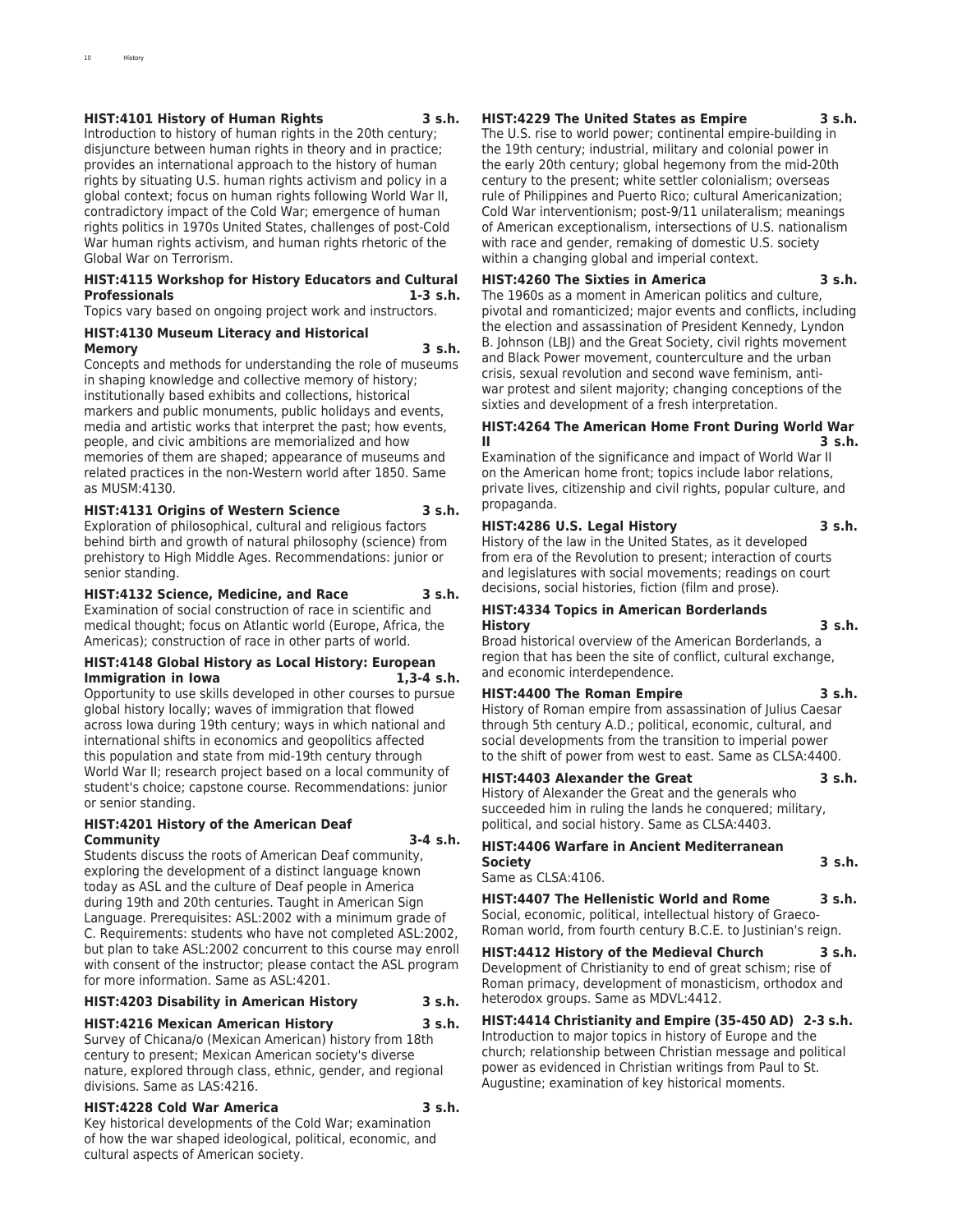#### **HIST:4415 European Intellectual History Medieval to Modern 3 s.h.**

Long view of European intellectual life from Middle Ages to modern times; students learn about key thinkers of the medieval period before expanding focus to include Renaissance and Early Modern thinkers (e.g., Cusanus, Giordano Bruno, Vico); exploration of modern European philosophical and historiographical tradition—intertwining patterns of sociology, philosophy, and history including Hans Jonas, Hannah Arendt, and Ernst Cassirer; understanding these thinkers within broader context of European cultural and political history. Same as MDVL:4415.

#### **HIST:4419 Ancient and Medieval Science 3 s.h.**

Greeks' initiation of scientific inquiry; developments in astronomy, cosmology, optics, mathematics, physics, medicine, psychology in ancient and medieval societies of Middle East, Europe. Same as MDVL:4419.

#### **HIST:4428 Nineteenth-Century Europe 3 s.h.** Political, social, economic, and cultural factors.

#### **HIST:4430 Topics in Material Analysis 3 s.h.**

Analysis and description of physical book artifacts and their component parts (parchment, paper, bookbinding) and allied specialties (the lettering arts, printing and illustration techniques); reading, writing, presentations. Same as UICB:4930.

#### **HIST:4433 France Under Nazi Occupation, 1940-1944 3-4 s.h.**

Political, economic, social, and cultural conditions that prevailed following the Nazi conquest of France in 1940; examination of this period of upheaval through work of prominent historians of France; representations of occupied France in literary works, documentary, and fictional films produced during the war and in the politically fraught culture of collective memorialization that formed in aftermath of this national trauma. Taught in English. Requirements: for 4 s.h. option—prior enrollment in FREN:3060 and FREN:3300. Same as FREN:4433.

#### **HIST:4438 Modern European Imperialism 3 s.h.**

Introduction to the history of European imperialism since the 18th century; major shifts in the nature of European empire examined through the Haitian Revolution, India, Australia, Congo, Algeria.

#### **HIST:4440 Artists, Intellectuals, and Politics in 20th-Century Europe 3 s.h.**

Political engagement of European artists and intellectuals from 1870 to present; cultural and intellectual history, rise of social science, artistic avant-gardes, fascist and socialist aesthetics, world war, Cold War, existentialism, feminism, anti-colonialism.

#### **HIST:4455 Religious Conflict: Early Modern Period 3 s.h.**

Religious conflict among European Christians (Catholics, Lutherans, Calvinists, and Radicals), as well as between Christians and non-Christians from the Late Middle Ages through the Reformation of the 16th century and beyond. Same as RELS:4155.

### **HIST:4465 Modern France 1870-Present 3 s.h.**

### **HIST:4478 Holocaust in History and Memory 3 s.h.**

Origins and implementation of Holocaust; perpetrators, victims, and bystanders; impact of Holocaust on post-World War II world.

#### **HIST:4499 First World War 3-4 s.h.**

Social, economic, political, technological, military aspects of causes, conduct, consequences of war of 1914-1918; fiction, contemporary documents, historical works, films.

#### **HIST:4502 History of Mexico 3 s.h.**

Mexican history since the eve of the Spanish invasion, with focus on the national period; may include ethnic groups, conquest and demographic disaster, Native survival, labor and migration, social protest and rebellions, nationhood, regional differences, religions, popular culture, economic growth and distribution, state building, international relations; survey. Same as LAS:4502, NAIS:4502.

### **HIST:4504 Latin American Studies Seminar 3-4 s.h.**

Examination of past, present, and future of Latin America; interdisciplinary. Taught in English. Same as ANTH:4700, LAS:4700, PORT:4700, SPAN:4900.

### **HIST:4505 Topics in Latin American History 3 s.h.**

**HIST:4510 Colonial Latin America 3 s.h.** Cultural, institutional continuity from 16th century to independence.

### **HIST:4610 Japan - Age of the Samurai 3 s.h.**

Society, culture, and politics of feudal Japan; social class, gender, norms, and political and economic developments explored through cinema and literature. Taught in English. Same as JPNS:4610.

### **HIST:4615 Modern Japan 3 s.h.**

Political, social, and cultural developments of Japanese feudalism; feature films, fiction. Taught in English. Same as JPNS:4615.

#### **HIST:4616 Japanese History and Society: World War II to the Twenty-First Century 3 s.h.**

Transformation of Japan from devastation and unconditional surrender in 1945 to peace and prosperity in late 20th century; defeat and occupation, 1945-1952; peace and high economic growth, mid-1950s to early 1990s; economic, social, and political challenges of 21st century; combination of historical analysis with discussion of contemporary political, cultural, social, economic, ecological, and geopolitical developments through reading of English-language media.

## **HIST:4620 Japan-U.S. Relations 3 s.h.**

Political, social, economic, and cultural developments in Japan mid-19th century to late 20th century. Taught in English. Same as JPNS:4620.

#### **HIST:4666 Topics in Asian History 3 s.h.** Same as ASIA:4166.

**HIST:4910 The Book in the Middle Ages 3 s.h.**

Relation of text, decoration, function, creators, and audience in different genres of medieval manuscript books 400-1500 A.D. Same as SLIS:4910, UICB:4910.

#### **HIST:4920 The Transition from Manuscript to Print 3 s.h.**

History of the book and communication in Europe 1400-1800; production, distribution, and use of texts in cultural context. Same as SLIS:4920, UICB:4920.

#### **HIST:5431 Roman Law, Order, and Crime 3 s.h.** Case-based introduction to Roman law; principles of Roman law ranging from standards of evidence to trial procedures to various topics in civil and criminal law, including family law and the law of delict. Recommendations: some background in Roman history. Same as CLSA:5151.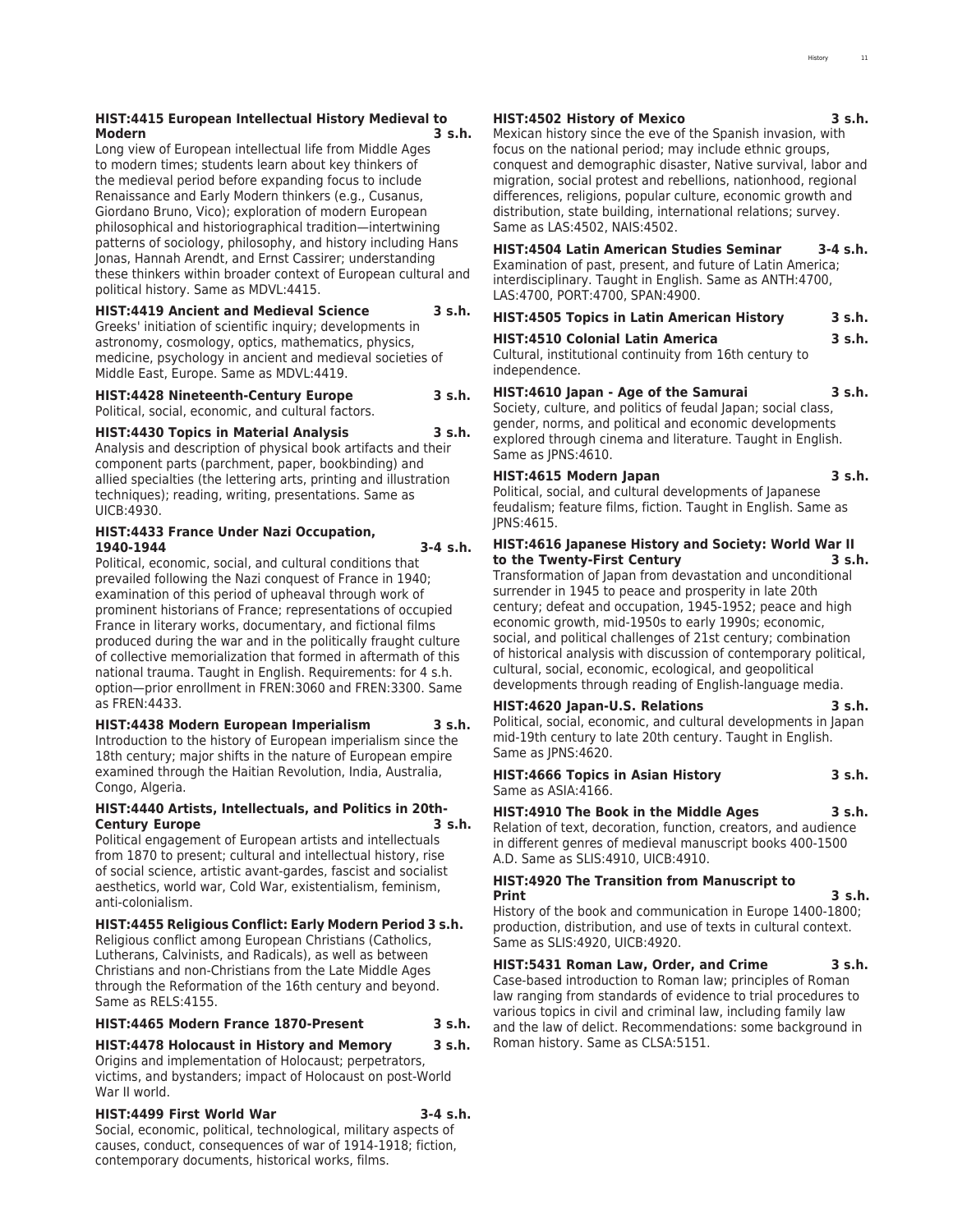#### **HIST:6002 Introduction to Graduate Studies in History: Historiography and Methods 3 s.h.**

Students gain a better understanding of the principal intellectual strengths of the history department, degree requirements (e.g., M.A. essay and comprehensive exams), various methodological approaches and audiences, fundamental analytical skills (e.g., how to write a historiographical essay, how to use databases, how to edit their own work), and professional issues (e.g., participation in conferences and academic associations); for students getting started on their M.A. essays or Ph.D. dissertations. Requirements: first-year history graduate standing.

#### **HIST:6003 History Theory and Interpretation 3 s.h.**

Introduction to basic theoretical approaches to historical research.

#### **HIST:6004 Comprehensive Exams Seminar I 3 s.h.**

Comprehensive exams seminar; for history graduate students in semester prior to comprehensive exams. Requirements: history graduate standing in third semester.

### **HIST:6005 Comprehensive Exams Seminar II 3 s.h.**

Comprehensive exams seminar; for history graduate students during the semester in which they take their comprehensive examinations. Requirements: history graduate standing.

### **HIST:6135 Crossing Borders Seminar 2-3 s.h.** Taught in English. Same as AFAM:6635, ANTH:6635,

COMM:6635, ENGL:6635, FREN:6142, GEOG:6635, GRMN:6635, IWP:6635, POLI:6635, SPAN:6904.

#### **HIST:6140 Engaged Scholarship in the Humanities 0,3 s.h.**

Survey of literature on community-engaged scholarship (CES) in the humanities; exploration of the pioneering work

of engaged scholars in Native American, Latino, and African American studies; students write a research prospectus that is consistent with CES methodologies. Same as AMST:6140.

### **HIST:6158 Approaches to Teaching Global History arr.**

Approaching history from a global or international perspective; introduction to issues; preparation for teaching courses at college level; historiographies and methodologies, problems of periodization and area divisions, syllabi on world and global history.

#### **HIST:6250 American Religious Histories 3 s.h.**

Focused examination of the variety and vagaries of religious experiences in the Americas, 16th to 21st centuries. Same as RELS:6150.

#### **HIST:6475 Seminar: Reformation Culture arr.**

Culture and thought of 16th-century Europe. Same as RELS:6475.

#### **HIST:7101 Research Seminar arr.**

Research for students in all areas of history.

#### **HIST:7122 Readings: History of Gender and Sexuality arr.**

Topics in international and transnational history of gender and sexuality. Same as GWSS:7122.

### **HIST:7126 Readings on the History of Human Rightsarr.**

Survey of recent literature on history of human rights; development of bibliographies; readings from individual areas of interest (e.g., transitional justice, migration, gender and sexuality, labor).

### **HIST:7140 Climate Change in World History 3 s.h.**

Readings on climate change and its impacts on planetary life across time.

#### **HIST:7146 Temporality in History: United States and Beyond 1,3 s.h.**

Introduction to growing field of temporal history; how time has been measured, regulated, experienced, and imagined in the West and non-West from antiquity to present with emphasis on 19th-and 20th-century United States; topics include time discipline (e.g., factory, slave plantation, corporate office), standard time, and deep time; focus on changing technologies of time (e.g., clocks, calendars) and to temporal impact of other technologies (e.g., cinema); application of temporal perspective to political revolution, warfare, nation building, class formation, gender relations, slavery, and urbanization.

#### **HIST:7155 Theories of Diaspora, Immigration, and Migration arr.**

Vexed notion of diaspora(s); challenge of understanding and writing histories of immigration and migration during modern era; exploration of central questions including difficulty of tracking things in motion—individuals, families, groups, and ever-elusive cultural traits as they flow through local, national, and international contexts that are themselves in flux.

#### **HIST:7160 Global History of Race, Science, and Medicine 3 s.h.**

Examination of the history of social construction of race in scientific and medical thought; use of science and medicine to conceptualize race, as well as how race was used by scientists and physicians in their practice; primary focus is on the Atlantic World—Europe, Africa, and the Americas—and touches briefly on the construction of race in other parts of the world. Same as GHS:7160.

### **HIST:7165 Global History of Incarceration 3 s.h.**

History of incarceration across world regions from antiquity to present; particular emphasis on the Atlantic and trans-America between 16th and early 21st centuries; relevant historical literature on Middle East, Asia, Russia, and Australia; analytical focus on how epistemologies, structures, processes, and more recent debates (e.g., racial slavery, policing, science and medicine, war and revolution, migration, prison abolition, etc.) have shaped and transformed logics and practices associated with incarceration over time.

#### **HIST:7175 Theories of World History arr.**

Macrohistorical theories of world history; can a prominent theory or combination of theories explain the social evolution of humankind over hundreds of thousands of years; how to periodize world history; does history have a direction, and if so, what direction; the future of humankind.

#### **HIST:7190 Individual Study: Graduate arr.**

#### **HIST:7192 Pre-Dissertation Seminar arr.**

Preparing for dissertation work for students in all areas of history; thesis topic, relevant literature in the topic field, potential sources, primary research strategy, sources of research funding, research proposal; preparation for submitting applications for dissertation research fellowships and beginning of completing the thesis prospectus.

#### **HIST:7193 Thesis arr.**

#### **HIST:7202 Readings: 20th-Century Native American History arr.**

Examination of the Indigenous 20th century through a series of themes including settler colonialism, sovereignty and selfdetermination, federal Indian policy, and Indigenous feminism; readings focus primarily on secondary sources, but attention is given to key primary sources; students are required to carry out specified research tasks. Same as NAIS:7202.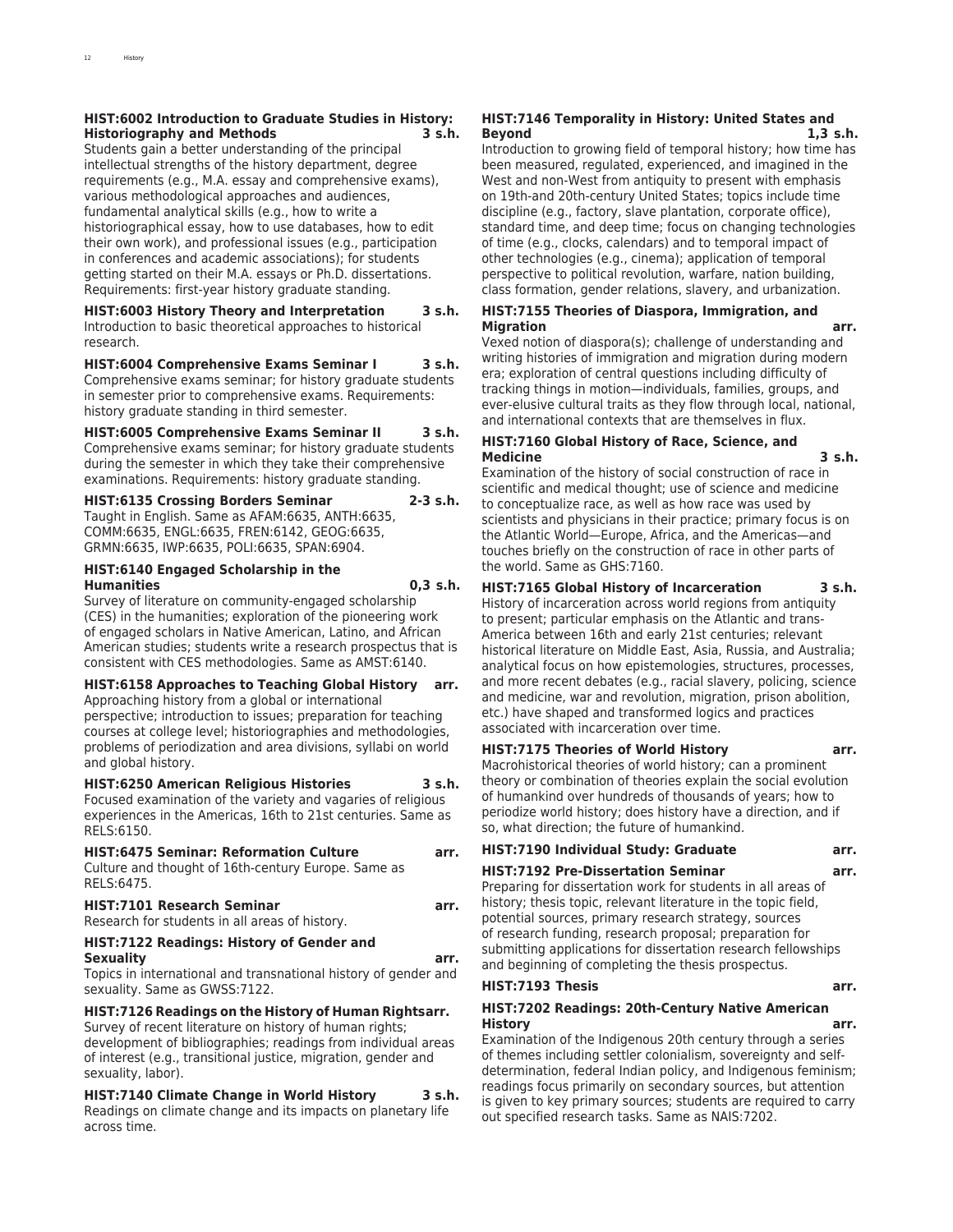#### **HIST:7205 New Histories: U.S. Slavery arr.**

Our approach to study of slavery and discipline of history have been upended by recent works by and about women; exploration of that scholarship and consideration of where it takes us in grappling with systems and subjectivity of slavery. Same as AFAM:7205, GWSS:7205.

#### **HIST:7210 The Long Civil Rights Movement arr.**

Exploration of the history and historiography of the modern Black freedom struggle in the United States, with particular attention to how historians in recent years have reconsidered traditional framings of that struggle's chronology, geography, gender politics, political aspirations, and achievements. Same as AFAM:7210.

#### **HIST:7212 Seminar: Research in Race and Ethnicity arr. HIST:7214 Readings: African American Women's**

**History arr.**

Same as AFAM:7214, GWSS:7214.

#### **HIST:7217 Social Movements in the United States from 1965 to Present 3 s.h.**

Exploration of social movements in the United States and how they have shaped the country and its people since 1965; students study a range of historic movements that were diverse in their ideology and goals—from the fight for welfare rights to conservative tax revolts, LGBTQ+ rights to the White Power Movement—and examine more contemporary movements (e.g., Standing Rock and Black Lives Matter) and situate them historically in their respective protest lineages; interrogation of what constitutes a social movement and how and why they emerge, operate, and ultimately end; opportunity to work on a research project relevant to student's own interests.

#### **HIST:7220 Readings: History of Sexuality in the United States arr.**

History of sexuality within the family, its move into the marketplace; social customs and taboos, methods of birth control and abortion, religion, medical and psychological writings, state policies. Same as GWSS:7220.

#### **HIST:7227 Readings in American Environmental History arr.**

Introduction to historiography—classic texts and recent work —in American environmental history; topics from colonial period to recent past.

#### **HIST:7236 Readings in Borderlands History arr.**

Comparative borderlands; articles on diverse topics from borderland regions worldwide (main focus on U.S.-Mexico borderlands, with inclusion of European, Asian, African, and Latin American borderlands); analysis of each article for its thesis, research questions, methodology, primary sources, and weaknesses; seminar.

#### **HIST:7241 Readings in U.S. Social Policy arr.**

History and historiography of social welfare policy, chiefly in the United States; proceeds chronologically with analysis of private and public efforts to address problems including poverty, unemployment, sickness, homelessness, and family violence.

#### **HIST:7246 United States in the World arr.**

Historiographies that situate modern U.S. history in a global context; how historians study the American past beyond traditional, nation-centered frames; transnational histories of migration, nativism and exclusion; social movements; colonial empire-building; commercial and cultural Americanization; transfer of policy ideas; military occupations; decolonization; Cold War's impact on social reform; post-9/11 moment.

### **HIST:7263 Readings: Contemporary United States arr.**

New work in American social, political, and economic history; readings tailored for students seeking background for research or preparing for comprehensive exams.

#### **HIST:7271 Transnational U.S. History: Theory and Practice arr.**

Benefits of transnational U.S. history and comparative analysis; exploration of connections between theory and practice in the field of history.

#### **HIST:7275 Readings in the History of Women and Gender in the U.S.A. arr.** Same as GWSS:7275.

**HIST:7293 Graduate Readings in Public History arr.** Overview of public history with attention to ways in which historians have engaged various publics; major theoretical constructs (memory, heritage, commemoration); public history methodologies (oral history, material culture, archival documentation); legal ethics; how history is communicated to the public; how public history sites contribute to public memory; how and why controversies emerge in public history settings; relationship between academic history and public history.

#### **HIST:7414 Slavery and Social Death: 1200 B.C.E. to 1865 C.E. 3 s.h.**

Exploration of various slave systems in antiquity, the middle ages, and modernity in terms of their motivations, utilization, and broader social, economic, and political implications; use of literary sources and archaeological remains to investigate slave cultures in ancient Near East and Egypt, Jewish exploitation of enslaved persons, and use of chattel slavery in Greek, Roman, early Christian, and Islamic societies; antebellum U.S. slavery. Same as ANTH:7414, CLSA:7114.

**HIST:7415 Graduate Readings: Monastic History arr.** History of Christian monasticism in the medieval west; the developing monastic and religious orders, nuns of those groups; tertiaries, beguines, other orthodox penitent movements from the development of Christianity to the Reformation.

**HIST:7422 Medieval Latin Paleography arr.**

**HIST:7428 Seminar: Medieval Philosophy arr.** Investigation of theories of knowledge developed by medieval philosophers including Augustine, Boethius, Duns Scotus, Ockham, and Auriol.

### **HIST:7435 Readings: Women, Men, and Gender in Modern Europe arr.**

Same as GWSS:7435. **HIST:7440 Readings in Modern German History arr.** Major problems in modern German history; historiographic debates organized thematically and proceeds chronologically from the French Revolution to the present; oral presentations

#### **HIST:7445 Readings: Imperialism and Colonialism 3-4 s.h.**

and comparative essays.

Engagement of Europeans in an immense outward expansion of people, goods, ideas, and more than a few germs since 1492; exploration of some of the implications of this expansion by focusing on a selection of different colonial encounters and some legacies of European empires.

**HIST:7456 Readings: Modern European History arr.**